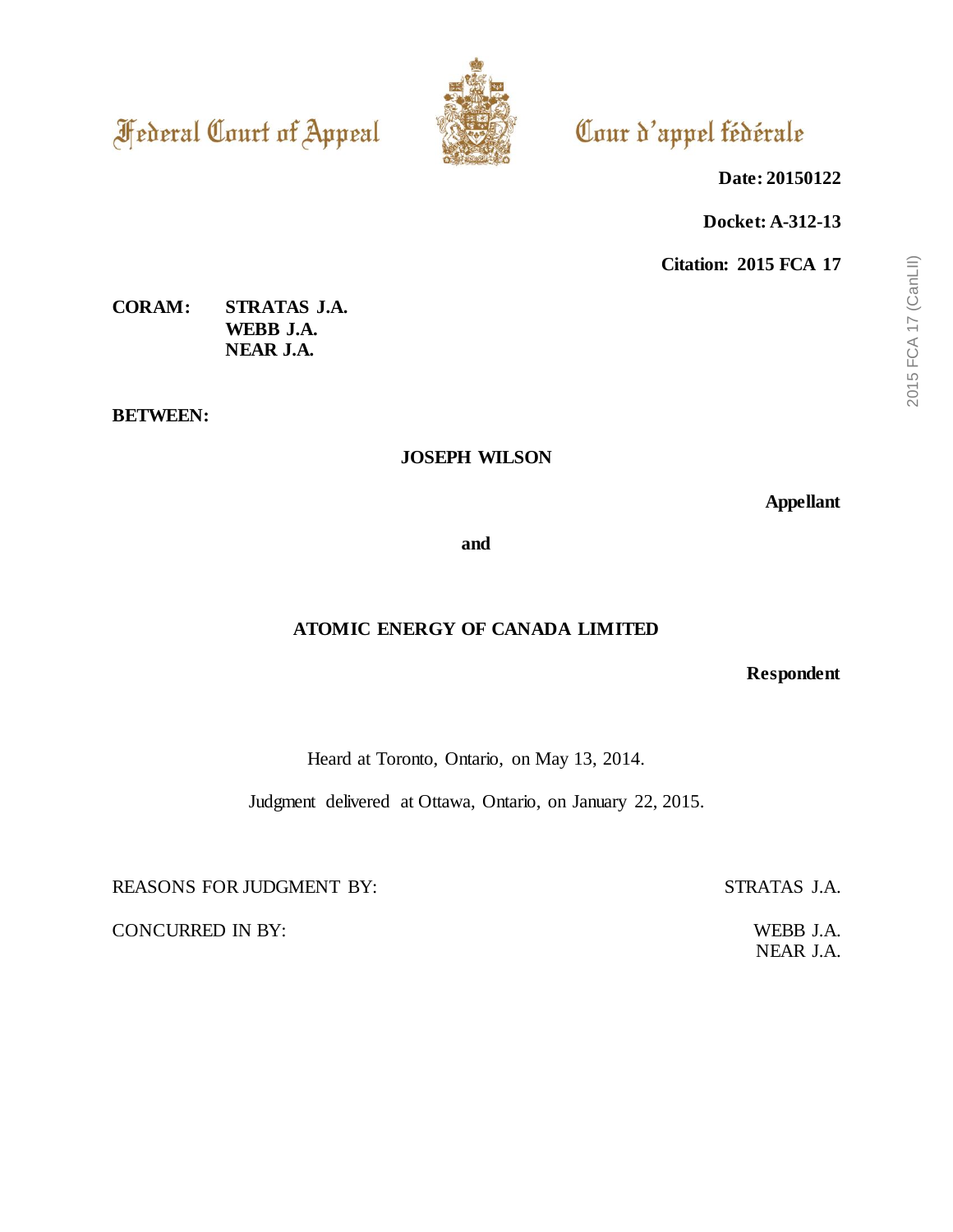**Federal Court of Appeal** 



# Cour d'appel fédérale

**Date: 20150122**

**Docket: A-312-13**

**Citation: 2015 FCA 17**

# **CORAM: STRATAS J.A. WEBB J.A. NEAR J.A.**

**BETWEEN:**

## **JOSEPH WILSON**

**Appellant**

**and**

# **ATOMIC ENERGY OF CANADA LIMITED**

**Respondent**

## **REASONS FOR JUDGMENT**

### **STRATAS J.A.**

[1] The appellant, Mr. Wilson, appeals from the judgment dated July 2, 2013 of the Federal Court (*per* Justice O'Reilly): 2013 FC 733.

[2] The respondent, Atomic Energy of Canada Limited, dismissed the appellant from his employment without cause. AECL paid him six months' severance pay.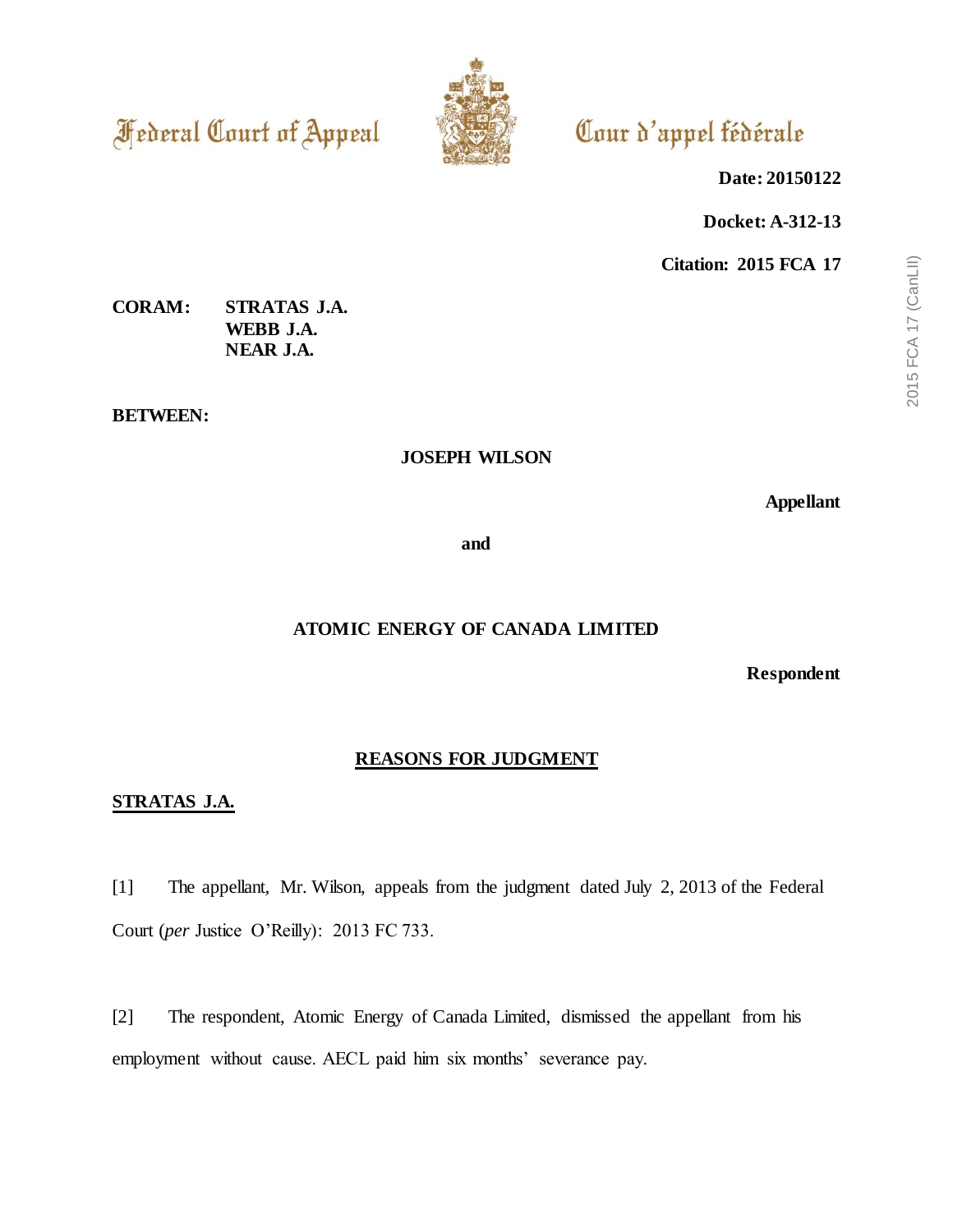[3] The appellant complained under section 240 of the *Canada Labour Code*, R.S.C. 1985, c. L-2 that he was "unjustly dismissed."

[4] A labour adjudicator was appointed under the Code. Before the adjudicator, the appellant submitted that an employee who, like him, is dismissed without cause is, by that reason alone, unjustly dismissed within the meaning of the Code and is therefore entitled to a remedy under that subsection. In other words, says the appellant, the Code forbids an employer from dismissing an employee unless there is just cause for dismissal. AECL submitted that dismissals without cause are not automatically unjust dismissals under the Code. Some adjudicators under the Code have accepted the appellant's view of the matter; others, AECL's view of the matter. These two schools of thought concerning the proper interpretation of the Code have now persisted for decades.

[5] The adjudicator in this case accepted the appellant's submission. Accordingly, he concluded that the appellant, dismissed without cause, had made out his complaint of unjust dismissal under the Code.

[6] Having made that decision, the adjudicator adjourned, directing the parties to discuss the appropriate remedy in the hope that they might settle. Absent settlement, he intended to conduct a hearing to determine whether a remedy was warranted and, if so, what it should be.

[7] AECL applied to the Federal Court for judicial review of the adjudicator's decision that the appellant's dismissal was unjust. In the face of that, the adjudicator considered his position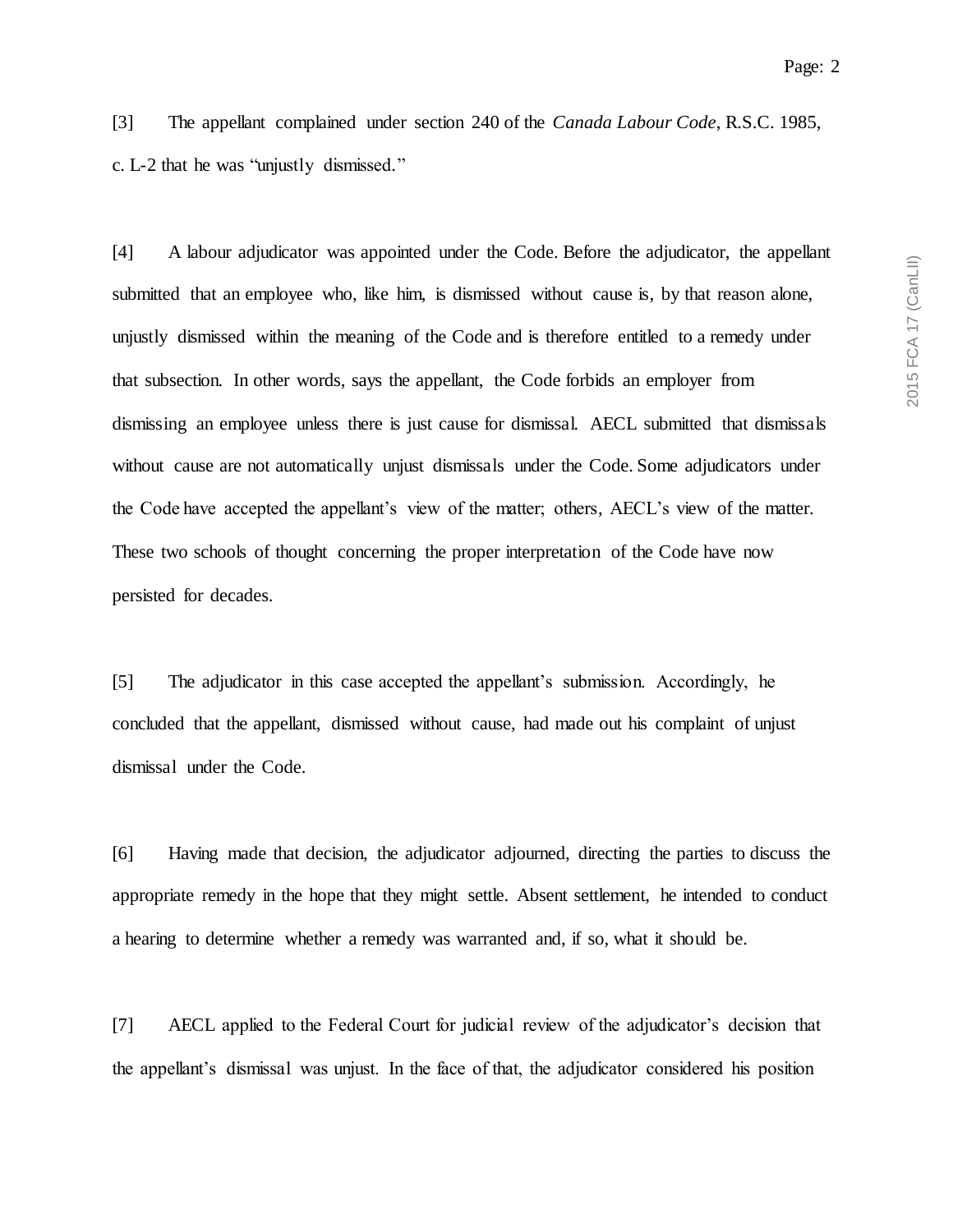carefully and decided to adjourn the remedies hearing until after the judicial review was finally decided.

[8] In the Federal Court, the appellant argued that the judicial review was premature. Further, he alleged that the adjudicator's decision on the merits – that as a matter of statutory interpretation the Code only permits dismissals for cause – was reasonable.

[9] The Federal Court dismissed the appellant's prematurity objection. On the merits of the judicial review, the Federal Court found that the adjudicator's statutory interpretation decision was unreasonable. The Federal Court quashed the adjudicator's decision and remitted the matter back to the adjudicator for decision.

[10] In this Court, the appellant appeals on both the prematurity issue and the reasonableness of the adjudicator's decision.

[11] For the reasons that follow, I would dismiss the appeal.

#### **A. The basic facts**

[12] AECL employed the appellant for four and a half years. Starting as a Senior Buyer/Order Administrator, the appellant received many promotions. His last position was Procurement Supervisor, Tooling, a position that was not managerial within the meaning of subsection 167(3) of the Code. On November 16, 2009, his employment was terminated on a without cause basis.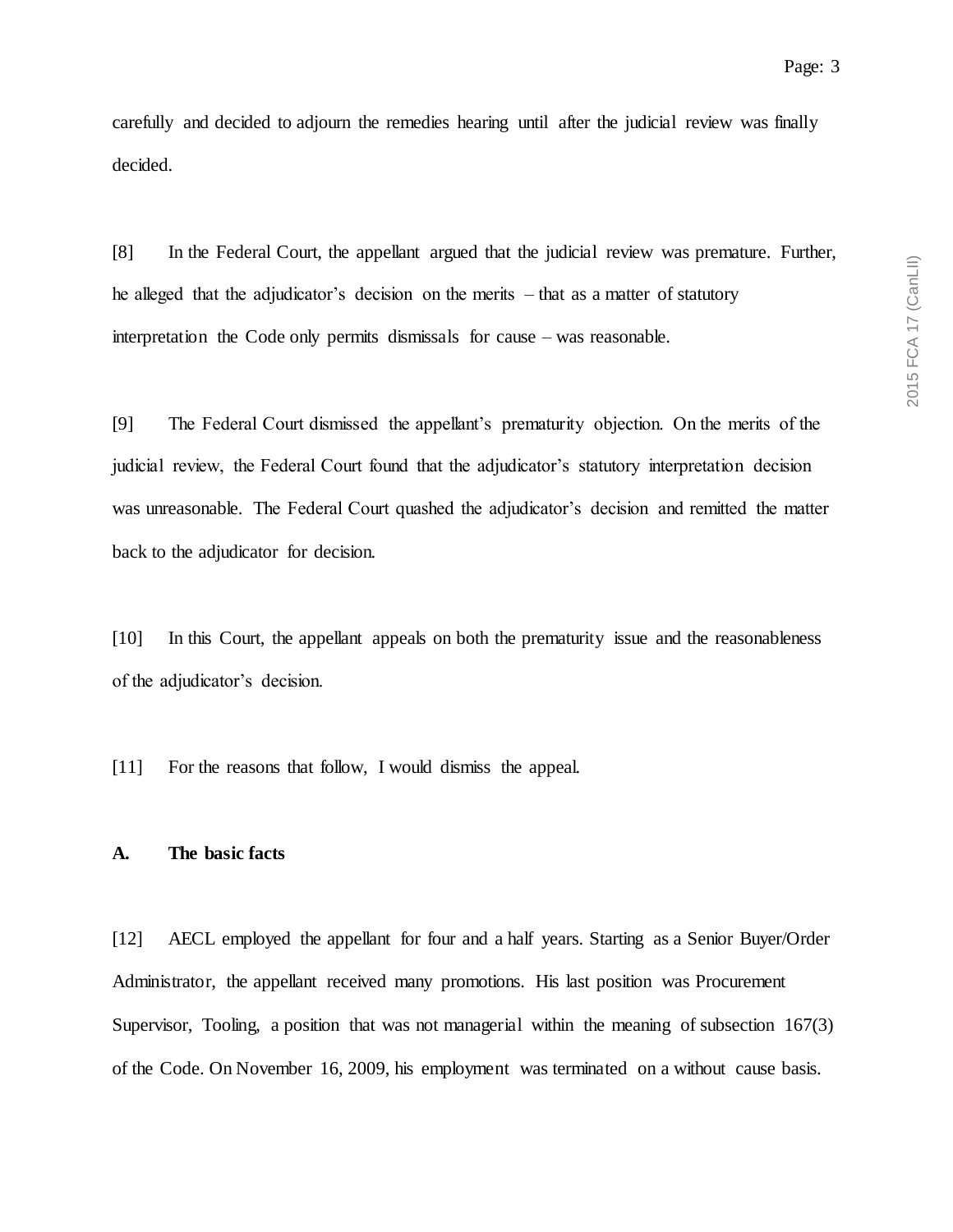[13] AECL offered the appellant a severance package equal to roughly six months' pay in exchange for a full and final release. Had his severance package been determined in accordance with the minimum statutory notice and severance requirements under sections 230 and 235 of the Code, he would have been entitled to only eighteen days' pay.

[14] The appellant did not sign the release. Instead, he filed a complaint under Part III of the Code. He alleged that he had been "unjustly dismissed" contrary to subsection 240(1) of the Code. In particular, he alleged that he was dismissed because he had complained about improper procurement practices on the part of AECL.

[15] At the request of the appellant's counsel, the appellant remained on AECL's payroll for roughly six months, continuing his access to AECL's employee benefit programs. In the end, he received the full amount of the severance package AECL had originally offered to him.

[16] An adjudicator was appointed to hear the appellant's complaint under the Code. Laudably, the parties filed an agreed statement of facts.

[17] In the agreed statement of facts, the parties identified two "preliminary questions": whether, as a matter of statutory interpretation, AECL could lawfully terminate the appellant's employment on a "without cause" basis and, if so, whether the severance package paid gave rise to a "just dismissal." The parties instructed the adjudicator to decide these questions only upon the facts contained in the agreed statement. By agreement, only after the adjudicator decided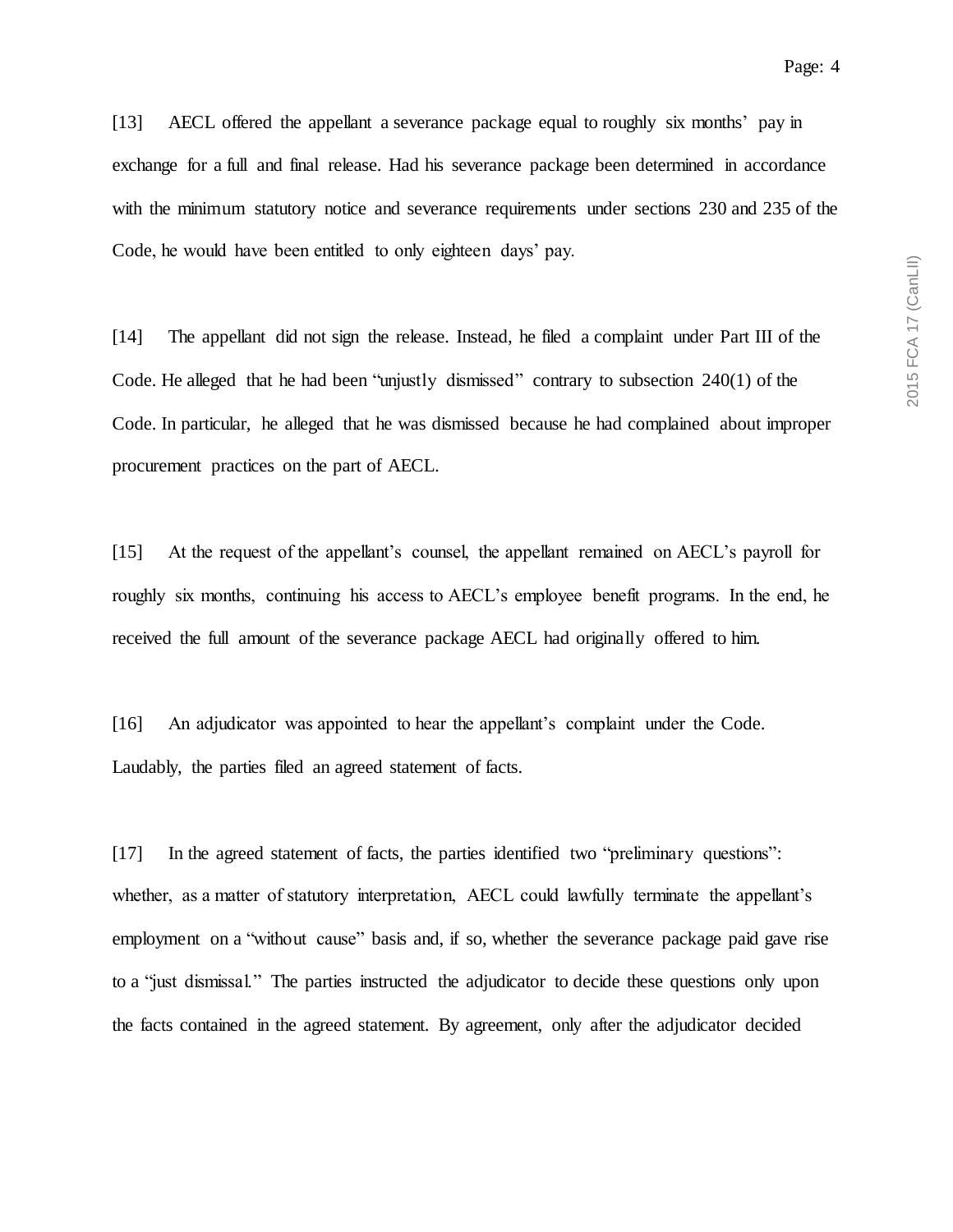those "preliminary questions" could he proceed to the appellant's allegation that he was the victim of reprisal.

[18] Before the adjudicator, the appellant argued that as a matter of statutory interpretation AECL could not terminate the appellant on a without cause basis, pay him severance, and have the complaint dismissed. In brief reasons that will be described in more detail below, the adjudicator agreed with the appellant.

[19] Having decided the first phase of the matter, the adjudicator considered that the only remaining issue was one of remedy and he decided to adjourn before holding a hearing into that issue:

Although the parties did not ask me to determine the complaint if I answered as I have, it is clear that in the light of my answer the complaint should be allowed: Mr. Wilson complained of unjust dismissal and A.E.C.L. said that it does not rely on any cause to fire him. The parties might therefore discuss what remedies should now come to Mr. Wilson in the circumstances. If they cannot agree, they could contact me for a hearing and determination on remedies.

[20] Faced with a decision on the liability issue and a clear break before the remedies issue, AECL brought an application for judicial review to the Federal Court, alleging that the adjudicator's decision, one of statutory interpretation, was unreasonable. In response, the appellant submitted that AECL's judicial review should be dismissed on account of prematurity and that, in any event, the adjudicator correctly interpreted the Code as preventing AECL from terminating the appellant on a without cause basis.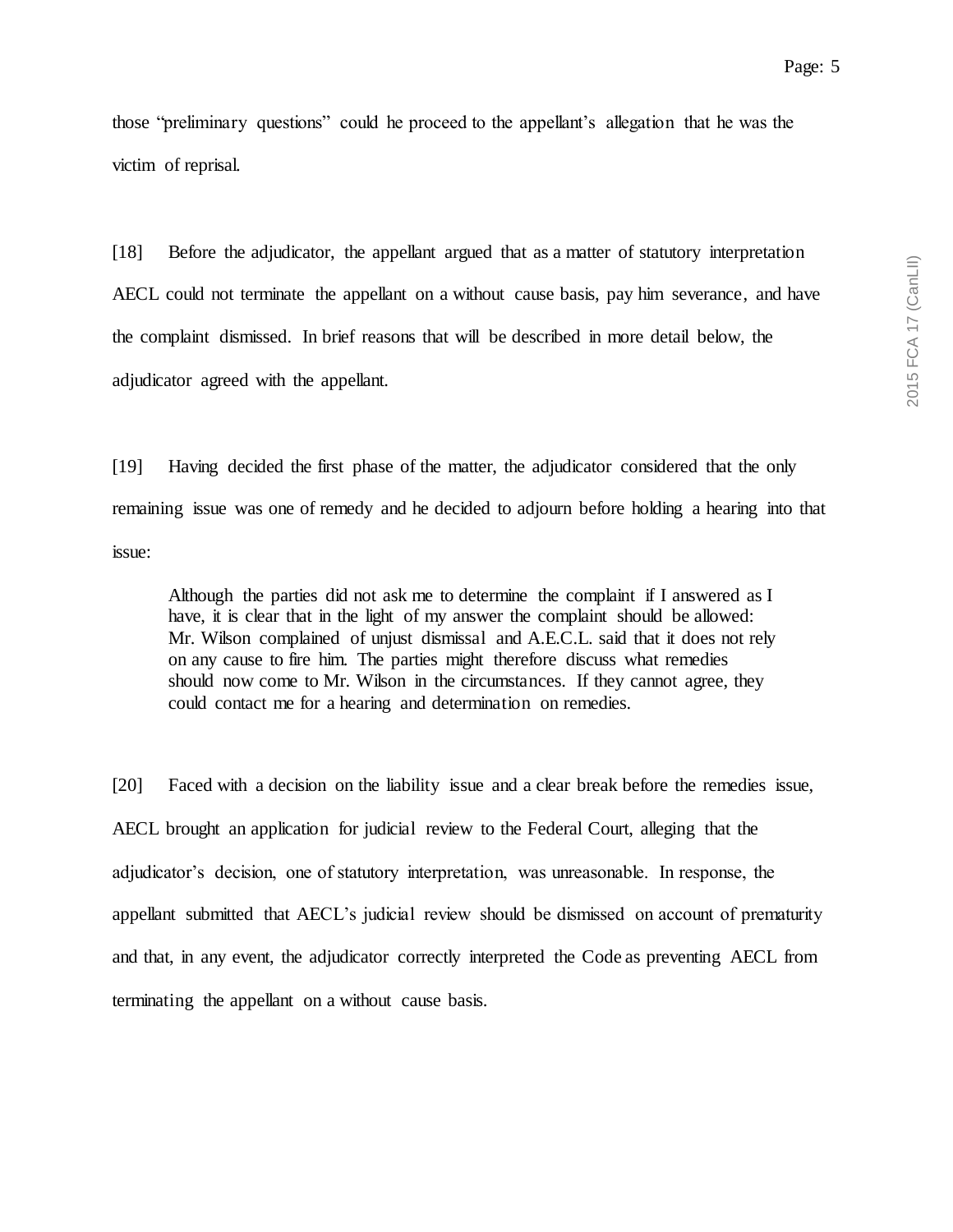[21] The adjudicator was not stayed pending the judicial review. He could have proceeded with the remedies issue pending judicial review. But, after consulting with the parties, he chose not to.

[22] The Federal Court rejected the appellant's prematurity objection. On the merits of the judicial review, it disagreed with the adjudicator on the statutory interpretation issue and quashed the adjudicator's decision as unreasonable. Mr. Wilson appeals on both issues.

[23] I begin with the appellant's prematurity objection.

### **B. Prematurity**

[24] The Federal Court applied the principles set out in this Court's decision in *Canada (Border Services Agency) v. C.B. Powell Ltd.*, 2010 FCA 61, [2011] 2 F.C. 322, applied them to the circumstances of the judicial review before it, and rejected the prematurity objection. The appellant appeals the rejection.

[25] On this point, we are reviewing a decision made by the Federal Court, not the adjudicator, on whether a preliminary legal objection – prematurity – applies to the application for judicial review in the Federal Court. Therefore, on this point, the standard of review is the appellate standard of review, not the standard of review that pertains to appeals from judicial reviews of administrative decision-making. *Housen v. Nikolaisen*, 2002 SCC 33, [2002] 2 S.C.R.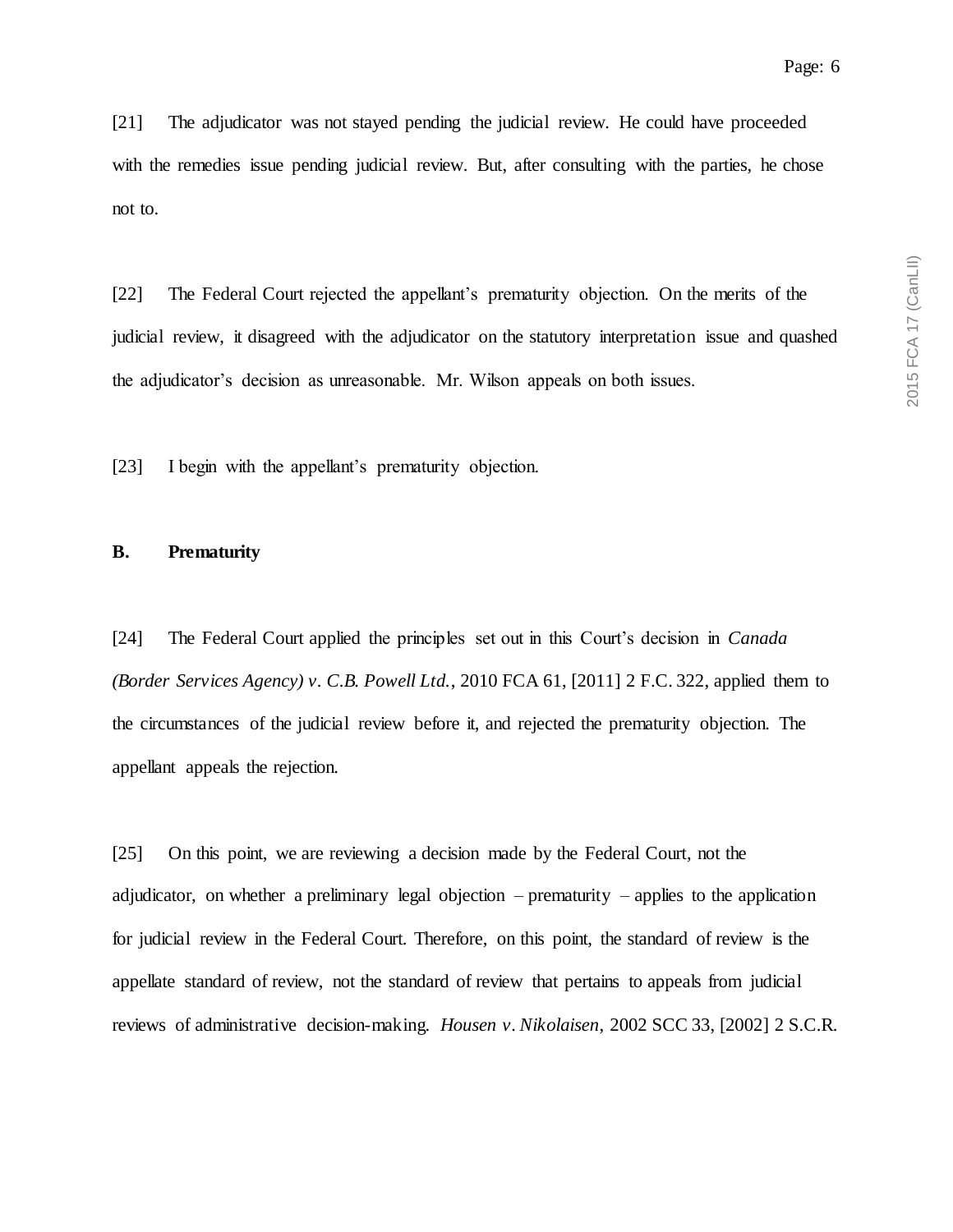235 applies, not *Agraira v. Canada (Public Safety and Emergency Preparedness)*, 2013 SCC 36, [2013] 2 S.C.R. 559 at paragraphs 45-47.

[26] Under the appellate standard of review described in *Housen*, *supra*, we review extricable legal issues on a correctness basis. On all other issues, we look for palpable and overriding error.

[27] Applying the appellate standard of review, I conclude that there are no grounds to set aside the Federal Court's exercise of discretion in favour of determining the judicial review.

[28] First, the Federal Court correctly identified *C.B. Powell*, *supra* as the controlling legal authority. Then the Federal Court accurately summarized its principles.

[29] In *C.B. Powell*, *supra* this Court confirmed the general rule that parties can proceed to the court system only after all adequate remedial recourses in the administrative process have been exhausted. This general rule is called various things: the doctrine of exhaustion, the doctrine of adequate alternative remedies, the rule against fragmentation of administrative proceedings, the prohibition against premature judicial reviews, among others. The rationales behind the general rule are as follows:

[The general rule] prevents fragmentation of the administrative process and piecemeal court proceedings, eliminates the large costs and delays associated with premature forays to court and avoids the waste associated with hearing an interlocutory judicial review when the applicant for judicial review may succeed at the end of the administrative process anyway. Further, only at the end of the administrative process will a reviewing court have all of the administrative decision-maker's findings; these findings may be suffused with expertise, legitimate policy judgments and valuable regulatory experience. Finally, this approach is consistent with and supports the concept of judicial respect for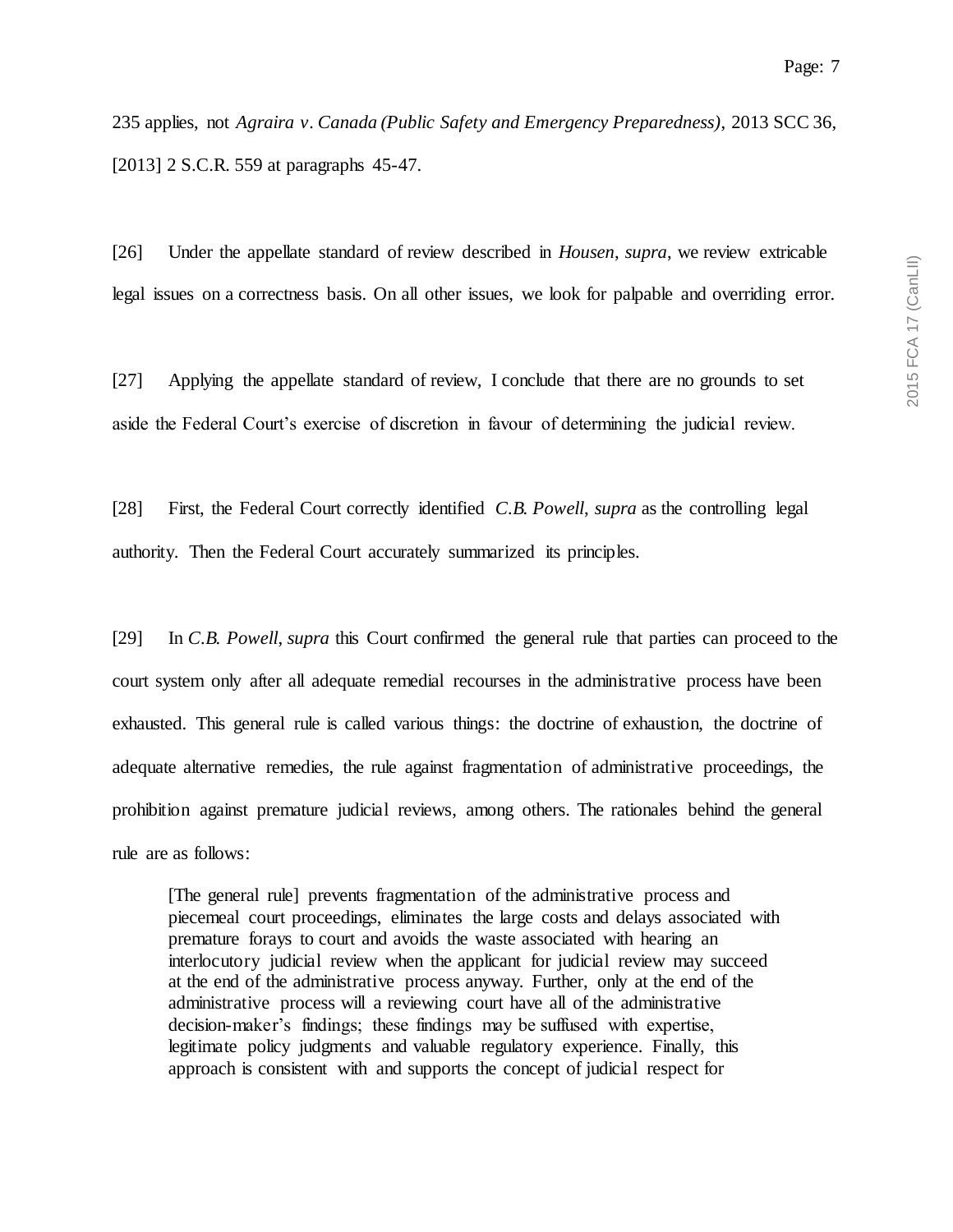administrative decision-makers who, like judges, have decision-making responsibilities to discharge. [citations omitted]

(*C.B. Powell, supra* at paragraph 32).

[30] Those rationales are grounded in what one commentator has called "public law values," principles immanent in administrative law and repeatedly sounded in the case law especially when reviewing courts explain their exercises of discretions: Professor Paul Daly, "Administrative Law: A Values-Based Approach" in Mark Elliott and Jason Varuhas, eds., *Process and Substance in Public Law Adjudication* (forthcoming, Hart: Oxford, 2015), online: http://papers.ssrn.com/sol3/papers.cfm?abstract\_id=2460264, see also Peter Cane, "Theory and Values in Public Law," in Paul Craig and Richard Rawlings, eds., *Law and Administration in Europe: Essays for Carol Harlow* (Oxford: Oxford University Press, 2003). These values include the rule of law, the principles of good administration (including proper, fair, pragmatic, efficient and effective administrative regulation and decision-making), the democratic principle (including Parliamentary supremacy), and the separation of powers. For examples of discretions shaped by public law values such as these, see *D'Errico v. Canada (Attorney General)*, 2014 FCA 95 at paragraphs 16-21, *Community Panel of the Adams Lake Indian Band v. Adams Lake Band*, 2011 FCA 37, 419 N.R. 385 at paragraphs 33-37, and *Stemijon Investments Ltd. v. Canada (Attorney General)*, 2011 FCA 299, 341 D.L.R. (4th) 710 at paragraph 52.

[31] The general rule against premature judicial reviews reflects at least two public law values. One is good administration – encouraging cost savings, efficiencies, promptness and allowing administrative expertise and specialization to be fully brought to bear on the problem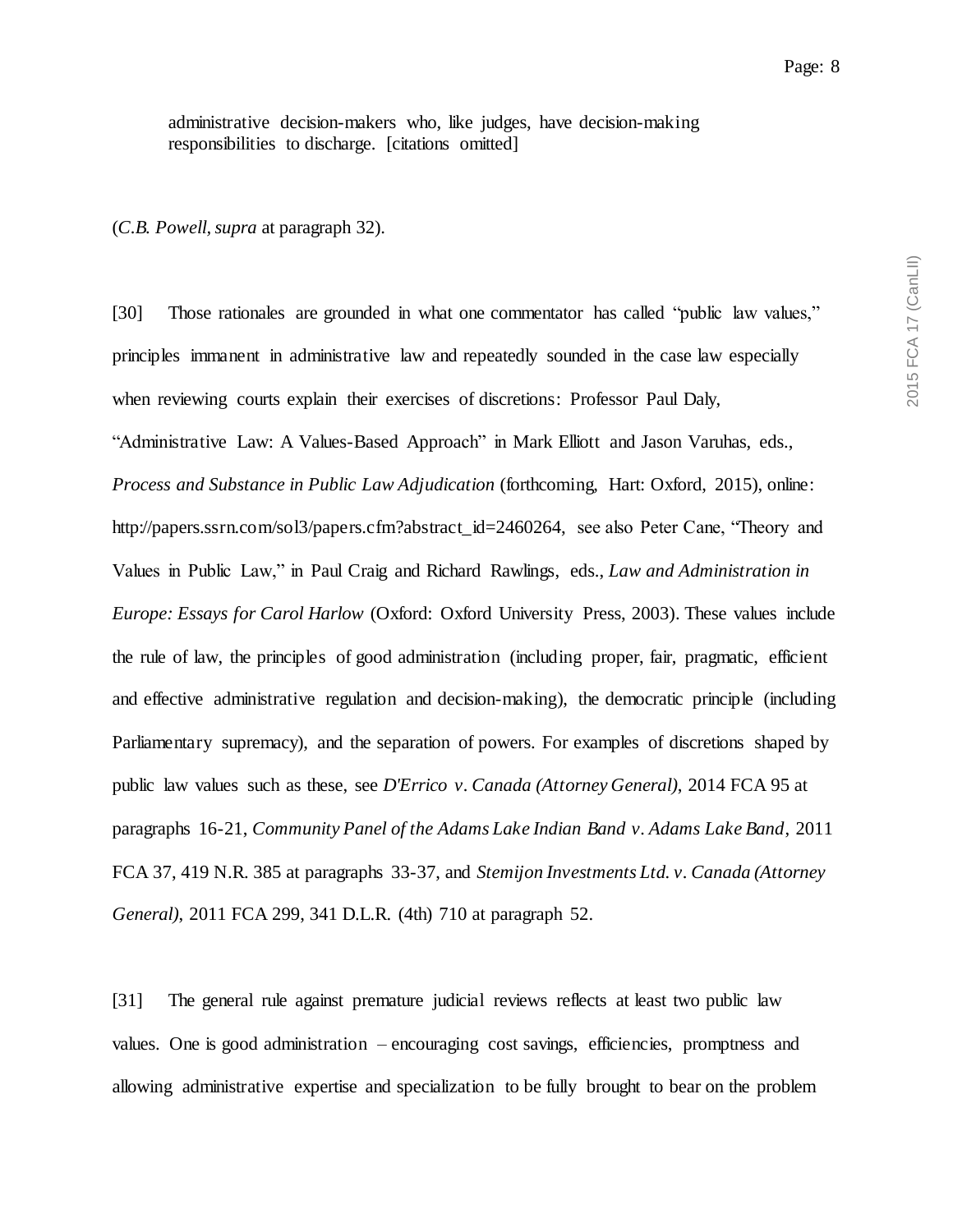before reviewing courts are involved. Another is democracy – elected legislators have vested the primary responsibility of decision-making in adjudicators, not the judiciary.

[32] The weighty nature of these public law values explains the force and pervasiveness of the general rule against premature judicial reviews. Indeed, in appropriate cases, the general rule can form the basis of a preliminary motion to strike: *Canada (National Revenue) v. JP Morgan Asset Management (Canada) Inc.*, 2013 FCA 250, [2014] D.T.C. 5001 at paragraphs 66 (motion to strike available), 51-53 (general rule against supporting affidavits) and 82-89 (discussion of prematurity in the context of motions to strike). Such motions serve to nip in the bud premature judicial reviews that corrode these values.

[33] The force and pervasiveness of the general rule against premature judicial reviews and the need to discourage premature forays to reviewing courts means that the exceptions to the general rule are most rare and preliminary motions to strike are regularly entertained. As *C.B. Powell*, *supra* explained, the recognized exceptions reflect particular constellations of fact found in the decided cases. They are rare cases where the public law values do not sound loudly in the particular circumstances, the public law values are offset by competing public law values, or both. For example, there are rare cases where the effect of an interlocutory decision on the applicant is so immediate and drastic that the Court's concern about the rule of law is aroused: *Dunsmuir v. New Brunswick*, 2008 SCC 9, [2008] 1 S.C.R. 190 at paragraphs 27-30. In these cases – often cases where prohibition is available – the values underlying the general rule against premature judicial reviews take on less importance.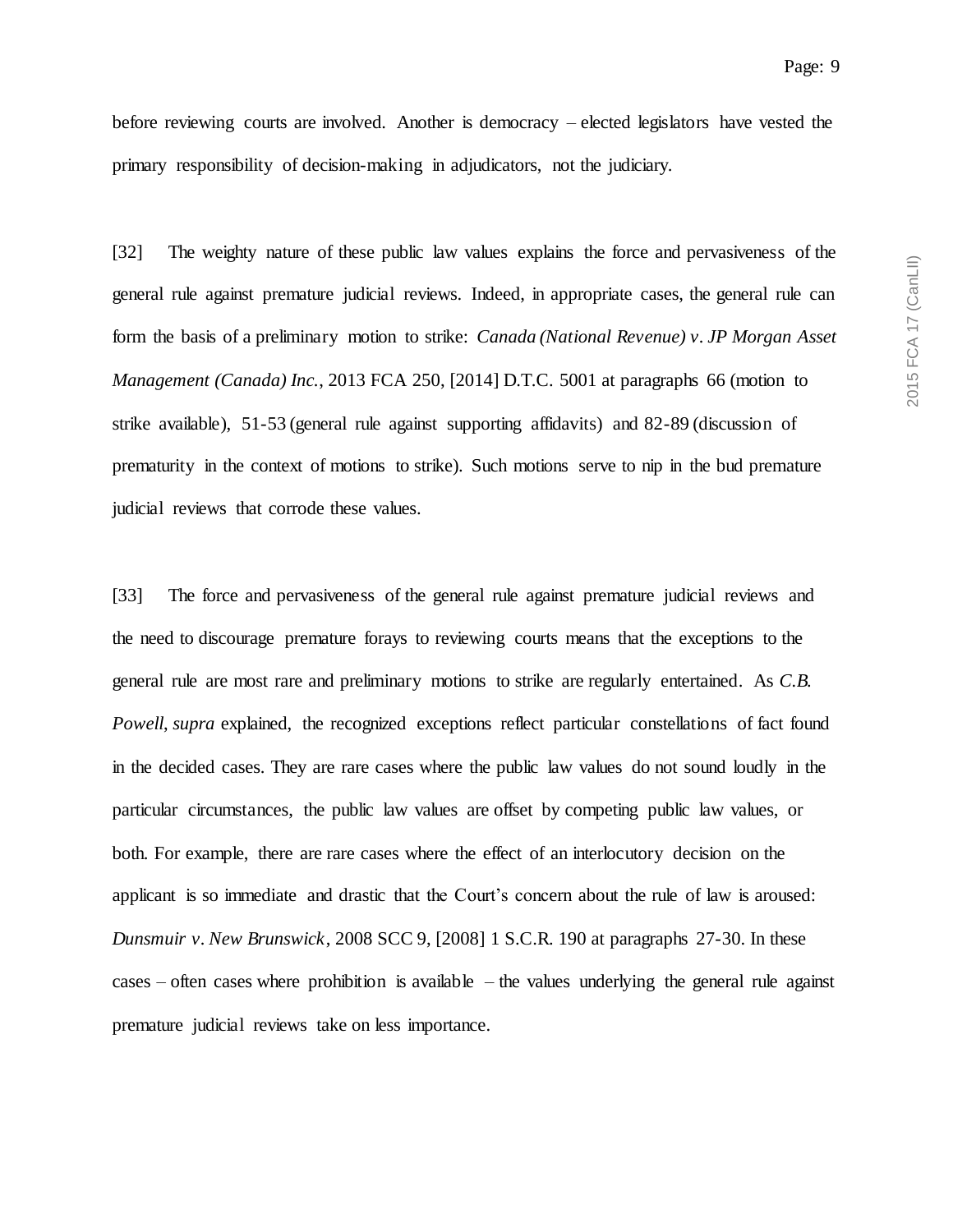[34] The Federal Court instructed itself correctly as to the applicable principles and recognized the very high threshold that the applicant must meet. Then it applied that law to the particular circumstances before it. This was an exercise suffused in factual appreciation and factbased discretion, and, thus, can only be set aside in this Court on the basis of palpable and overriding error: *Housen*, *supra* at paragraphs 26-37. In this case, there is no such error.

[35] Indeed, based on the above discussion of the principles that underlie *C.B. Powell*, *supra* there is much to commend in the Federal Court's decision.

[36] Administrative decision-makers, like courts, occasionally bifurcate the merits and the remedy. That sort of bifurcation – at a natural break between two separate phases of the proceedings – often does not cause the ills identified in *C.B. Powell*, *supra* unlike bifurcations in the middle of hearings on the merits, which often do. Certainly the adjudicator considered the bifurcation to be natural and practical, as is evident from his emails in the record before us. Also of significance is the absence of any objection or submissions to the contrary to the adjudicator by the appellant.

[37] As the Federal Court correctly noted, this case is very different from *C.B. Powell*, *supra*, where the administrative decision-maker stopped his hearing in the middle of the merits phase of the proceeding to hive off a so-called jurisdictional issue for judicial review when it was, in reality, an issue of statutory interpretation that he should have decided himself. His decision ran counter to the rationales underlying the bar against prematurity and sent the parties on a harmful detour to the Courts. It was a procedural choice that could not be respected.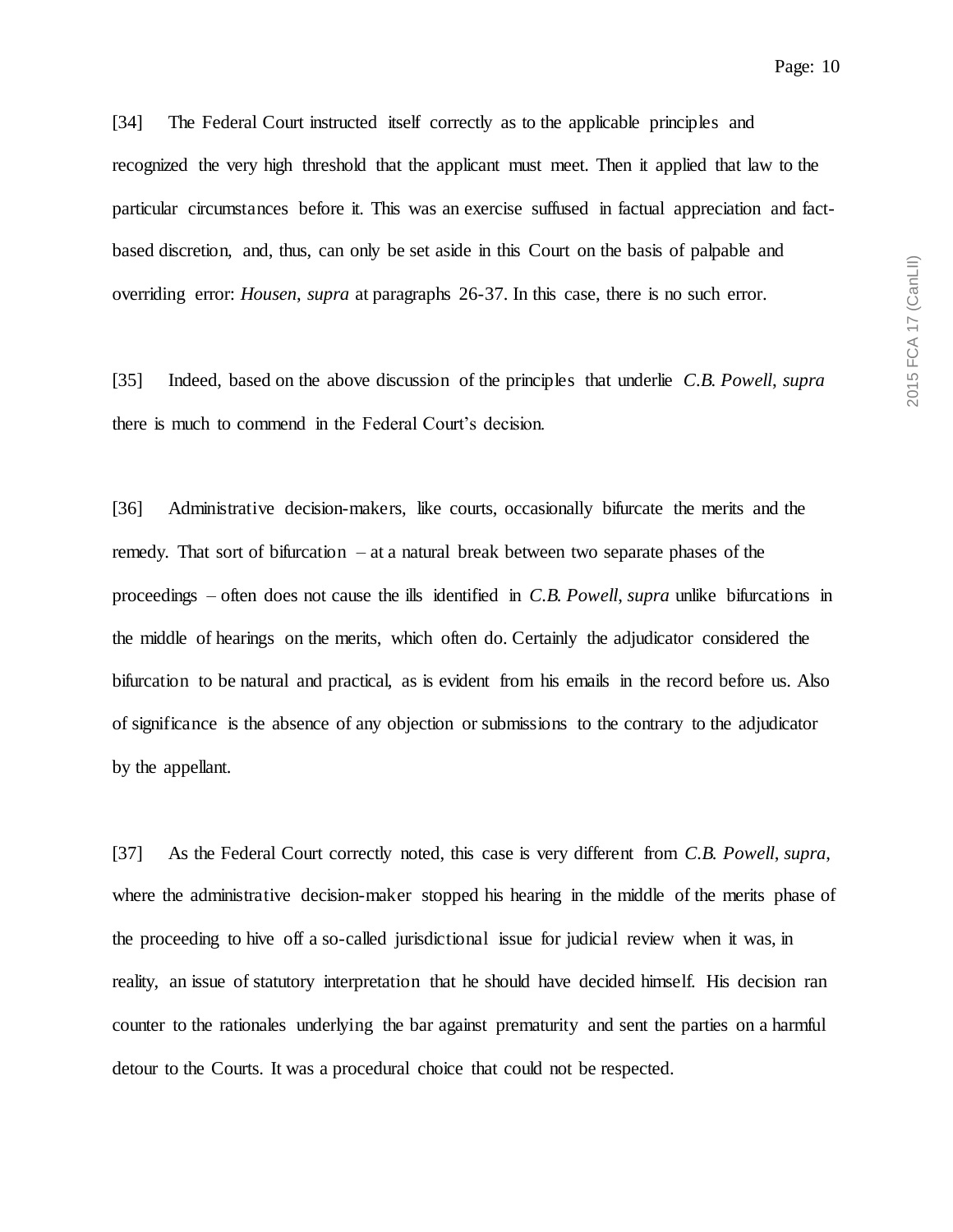Page: 11

[38] In the unusual circumstances of this case, the adjudicator's decisions to adjourn and to remain adjourned while judicial review was ongoing were discretionary procedural choices suffused by factual and policy appreciation that deserve respect. They are not choices constrained by wellestablished, fundamental legal principles. See generally *Baker v. Canada (Minister of Citizenship and Immigration)*, [1999] 2 S.C.R. 817, 147 D.L.R. (4th) 193 at paragraph 27; *Forest Ethics Advocacy Association v. National Energy Board*, 2014 FCA 245 at paragraphs 70-73. This is not a case like *C.B. Powell*, *supra* where the procedural choice was inherently faulty or constrained by legal principle. The adjudicator had many defensible reasons based on policy and fact for acting as he did.

[39] As is apparent from his reasons, the adjudicator was well-aware of the legal point before us, one that has festered for many years and has divided adjudicators into two schools of thought. Perhaps in adjourning and remaining adjourned, this adjudicator, a knowledgeable and experienced participant in this regulated sector, took the view that while the judicial review might delay this particular case, it would settle once and for all this nagging legal point. In these unusual circumstances, this judicial review is not unlike a referral of a legal question to the Federal Court under section 18.3 of the *Federal Courts Act*, R.S.C. 1985, c. F-7.

[40] As is apparent from the foregoing discussion, the rationales underlying the general rule against premature judicial reviews do not sound loudly here. In fact, they support it.

[41] Therefore, in my view, there are no grounds to set aside the Federal Court's rejection of the prematurity objection. The Federal Court was entitled to consider the merits of the judicial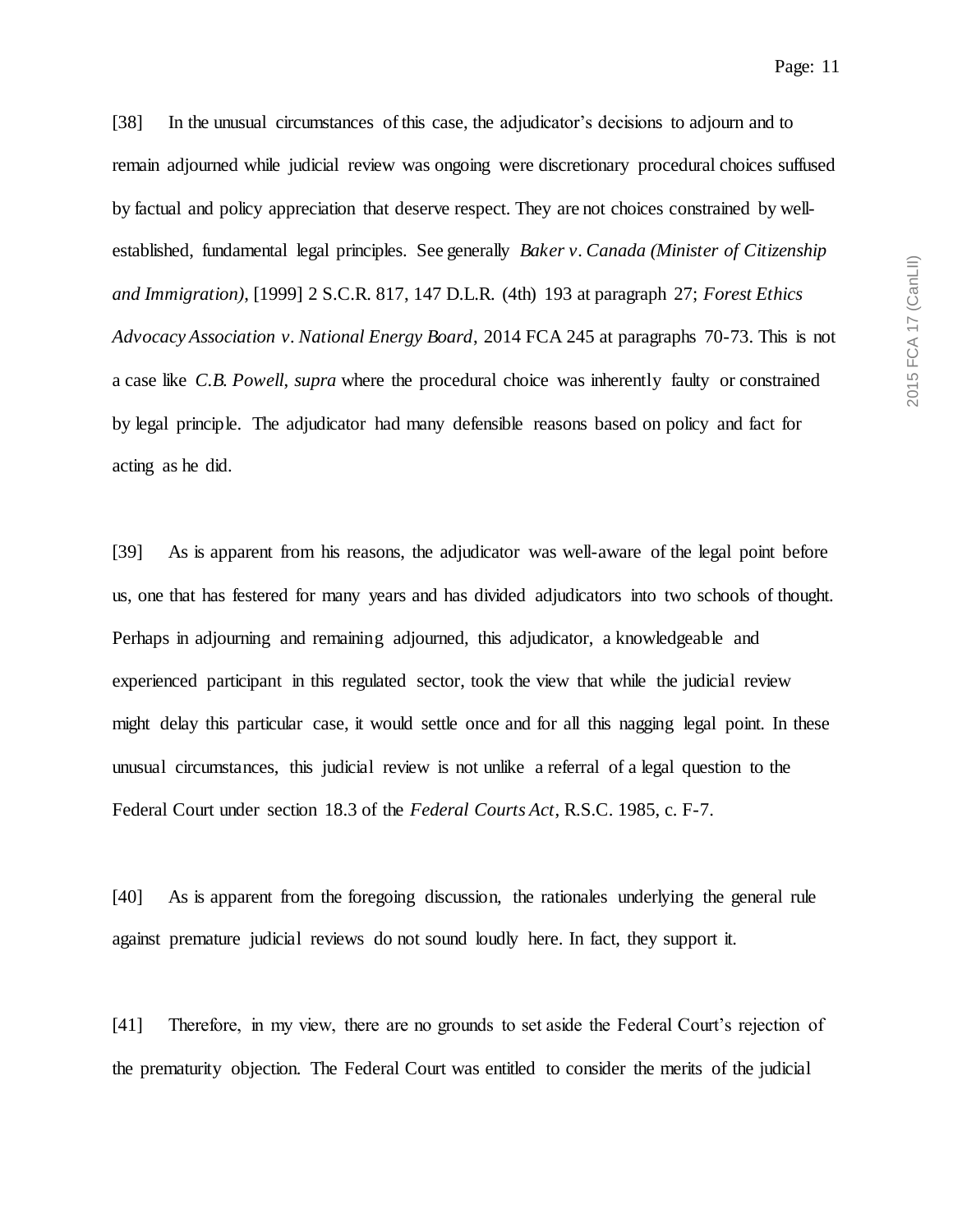review and the central issue in it: whether Part III of the *Canada Labour Code* permits dismissals on a without cause basis.

## **C. The standard of review of the adjudicator's decision**

[42] On this part of the appeal, we are examining the Federal Court's review of the adjudicator's decision, not the Federal Court's own, original decision. Accordingly, the standard of review is that set out in *Agraira*, *supra* at paragraph 47. We are to assess whether the Federal Court selected the appropriate standard of review and then to ensure that that standard of review was properly applied.

[43] The parties agree that the Federal Court correctly adopted the standard of review of reasonableness, *i.e.*, the adjudicator's decision must fall within a range of acceptability and defensibility on the facts and the law. However, the choice of standard of review is a question of law and so we are not bound by the parties' agreement: *Monsanto Canada Inc. v. Ontario (Superintendent of Financial Services)*, 2004 SCC 54, [2004] 3 S.C.R. 152.

[44] The central legal issue before the adjudicator, the Federal Court and this Court concerns a statutory interpretation question. That question is whether Part III of the *Canada Labour Code* permits dismissals on a without cause basis.

[45] The adjudicator answered that in the negative. The adjudicator ruled that, as a matter of statutory interpretation, the Code only permits dismissals for cause. He considered himself bound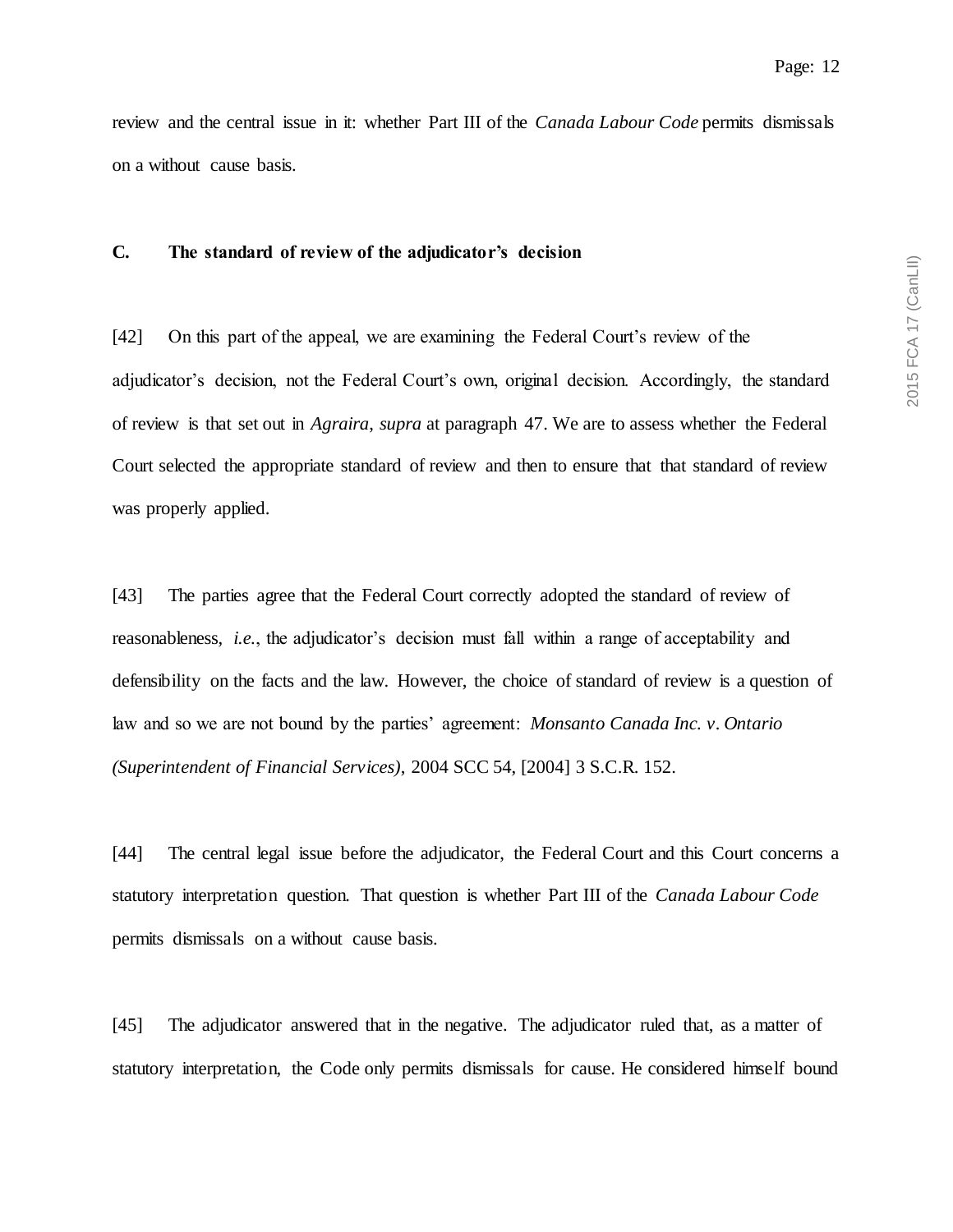by the Federal Court's decision in *Redlon Agencies Ltd. v. Norgen*, 2005 FC 804, 139 A.C.W.S. (3d) 1018.

[46] Normally, a labour adjudicator's interpretation of a provision in a labour statute would be subject to reasonableness review: *Alberta (Information and Privacy Commissioner) v. Alberta Teachers' Association*, 2011 SCC 61, [2011] 3 S.C.R. 654. This, however, is an unusual case. For a long time, adjudicators acting under the Code have disagreed on whether Part III of the *Canada Labour Code* permits dismissals on a without cause basis.

[47] Some agree with the adjudicator and the appellant in the case at bar and have concluded that the Code does not permit dismissals on a without cause basis: see, *e.g.*, *Re Roberts and the Bank of Nova Scotia* (1979), 1 L.A.C. (3d) 259; *Champagne v. Atomic Energy of Canada Ltd.*, [2012] C.L.A.D. No. 57; *Iron v. Kanaweyimik Child and Family Services Inc.*, [2002] C.L.A.D. No. 517; *Lockwood v. B&D Walter Trucking Ltd.*, [2010] C.L.A.D. No. 172; *Stack Valley Freight Ltd. v. Moore*, [2007] C.L.A.D. No. 191; *Morriston v. Gitanmaax Band*, [2011] C.L.A. No. 23; Innis Christie, *et al.*, *Employment Law in Canada*, 2d ed. (Toronto: Butterworths, 1993) at page 669; David Harris, *Wrongful Dismissal*, loose-leaf (Toronto: Carswell, 1990) at pages 6.7-6.9.

[48] Others disagree and have concluded that the Code does permit dismissals on a without cause basis: see, *e.g.*, *Knopp v. Western Bulk Transport Ltd*., [1994] C.L.A.D. No. 172; *Chalifoux v. Driftpile First Nation – Driftpile River Band No. 450*, [2000] C.L.A.D. No. 368 aff'd on other grounds, 2001 FCT 785, aff'd 2002 FCA 521; *Jalbert v. Westcan Bulk Transport*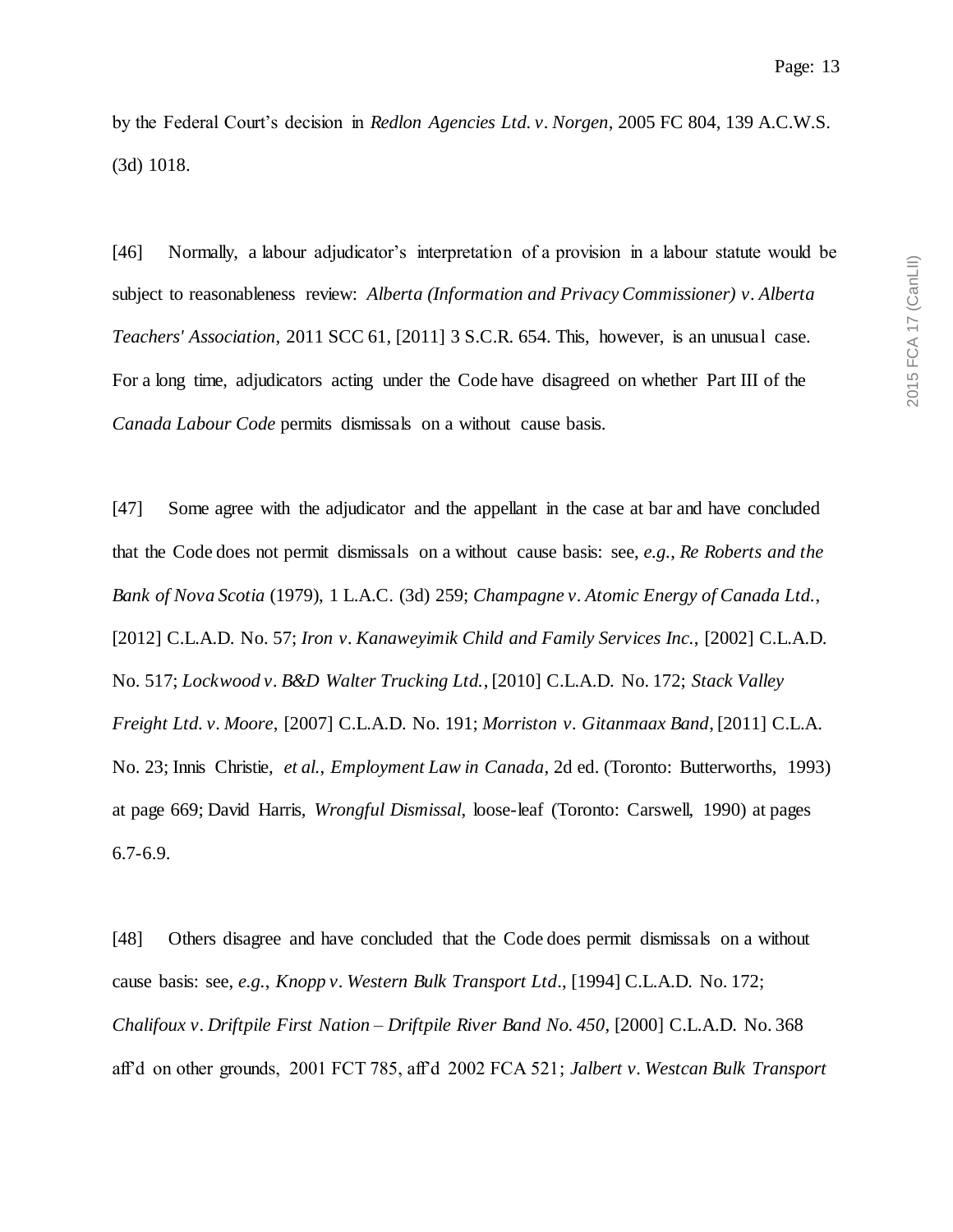*Ltd.*, [1996] C.L.A.D. No. 631; *Prosper v. PADC Management Co.*, [2010] C.L.A.D. No. 430; *Halkowich v. Fairford First Nation*, [1998] C.L.A.D. No. 486; *Daniels v. Whitecap Dakota First Nation*, [2008] C.L.A.D. No. 135; *Klein v. Royal Canadian Mint*, [2012] C.L.A.D. No. 358; *Paul v. National Centre For First Nations Governance*, [2012] C.L.A.D. No. 99; Gordon Simmons, "Unjust Dismissal of the Unorganized Workers in Canada," 20 Stan J. Int'l Law 473 (1984) at pages 496-97.

[49] In circumstances such as these, what is the standard of review?

[50] *Dunsmuir*, *supra* provides the answer in two ways: one by way of concept, another by way of presumptive rule.

[51] At the conceptual level, the Supreme Court in *Dunsmuir* identified two principles that underlie our law of judicial review, principles that are in tension with each other (at paragraphs 27-31). First, there is the constitutional principle of Parliamentary supremacy. Absent constitutional objection, courts are bound by the laws of Parliament, including those that vest exclusive power in an administrative decision-maker over a certain type of decision. Second, there is the constitutional principle of the rule of law. In some circumstances, courts must intervene even in the face of Parliamentary language forbidding intervention: *Crevier v. A.G. (Québec) et al.*, [1981] 2 S.C.R. 220, 127 D.L.R. (3d) 1.

[52] In this case, it is true that Parliament has vested jurisdiction in adjudicators under the Code to decide questions of statutory interpretation, such as the question before us. However, on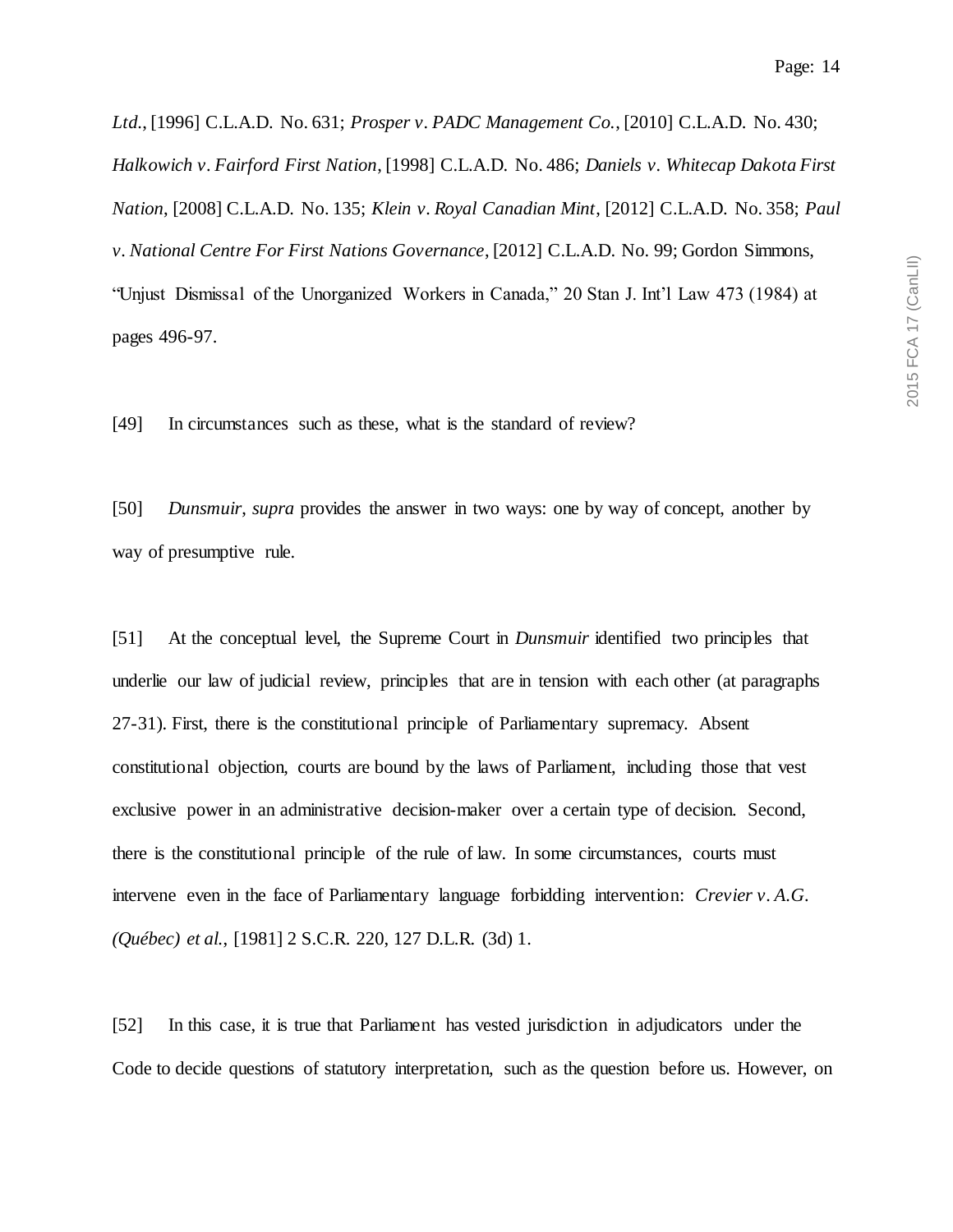the statutory interpretation issue before us, the current state of adjudicators' jurisprudence is one of persistent discord. Adjudicators on one side do not consider themselves bound by the holdings on the other side. As a result, for some time now, the answer to the question whether the Code permits dismissals on a without cause basis has depended on the identity of the adjudicator. Draw one adjudicator and one interpretation will be applied; draw another and the opposite interpretation will be applied. Under the rule of law, the meaning of a law should not differ according to the identity of the decision-maker: *Taub v. Investment Dealers Association of Canada*, 2009 ONCA 628, 98 O.R. (3d) 169 at paragraph 67.

[53] In the case of some tribunals that sit in panels, one panel may legitimately disagree with another on an issue of statutory interpretation. Over time, it may be expected that differing panels will sort out the disagreement through the development of tribunal jurisprudence or through the type of institutional discussions approved in *IWA v. Consolidated-Bathurst Packaging Ltd.*, [1990] 1 S.C.R. 282, 68 D.L.R. (4th) 524. It may be that at least in the initial stages of discord, without other considerations bearing upon the matter, the rule of law concerns do not predominate and so reviewing courts should lay off and give the tribunal the opportunity to work out its jurisprudence, as Parliament has authorized it to do.

[54] However, here, we are not dealing with initial discord on a point of statutory interpretation at the administrative level. Instead, we are dealing with persistent discord that has existed for many years. Further, because no one adjudicator binds another and because adjudicators operate independently and not within an institutional umbrella such as a tribunal,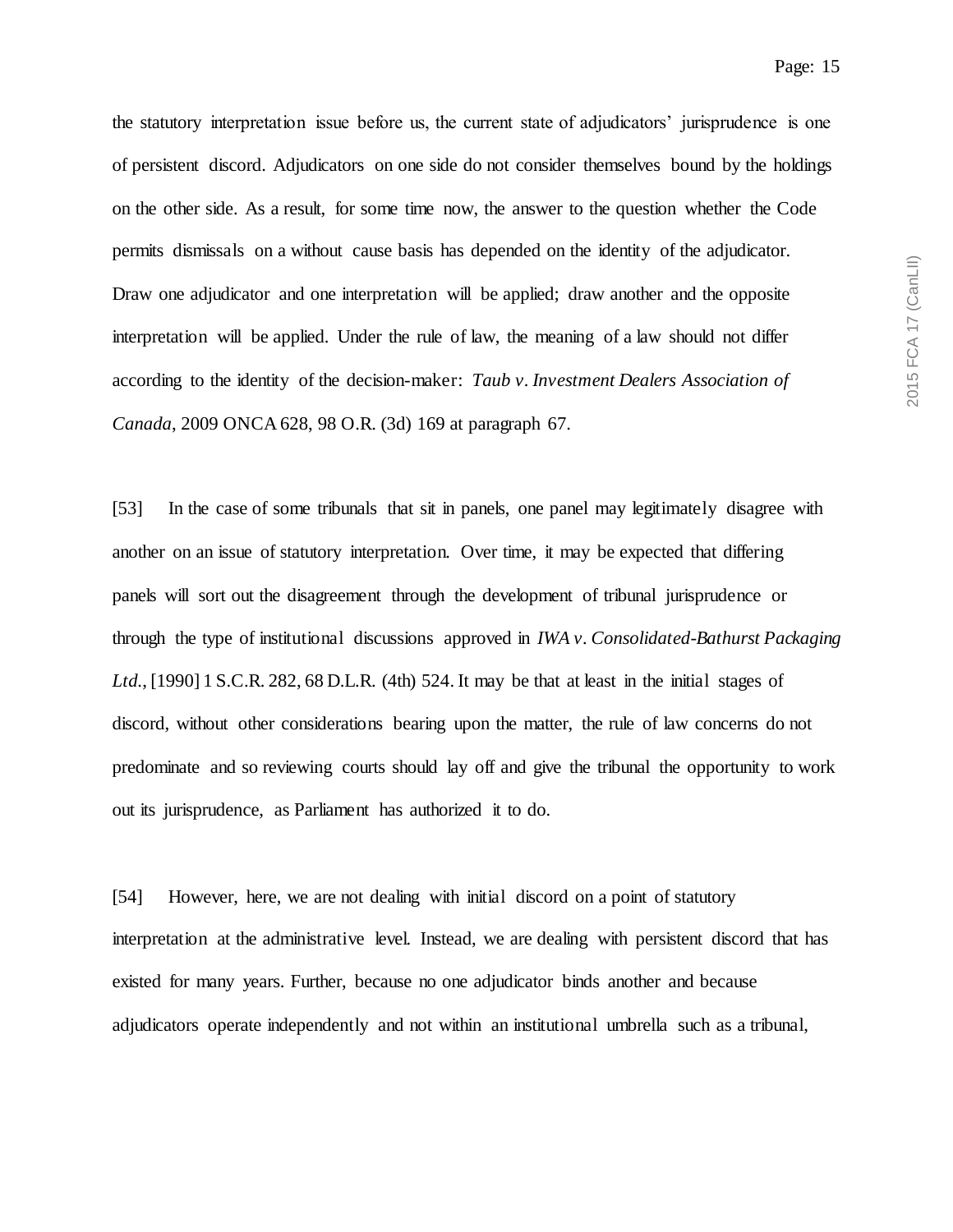there is no prospect that the discord will be eliminated. There is every expectation that adjudicators, acting individually, will continue to disagree on this point, perhaps forever.

[55] As a result, at a conceptual level, the rule of law concern predominates in this case and warrants this Court intervening to end the discord and determine the legal point once and for all. We have to act as a tie-breaker.

[56] *Dunsmuir* envisaged just such a situation and formulated a presumptive rule to be applied in circumstances such as these. Where a question of law is of "central importance to the legal system…and outside the…specialized area of expertise" of the administrative decision-maker, correctness is presumed to be the standard of review (at paragraph 55). Questions of central importance to the legal system are those whose "impact on the administration of justice as a whole" is such that they "require uniform and consistent answers" (at paragraph 60). In other words, for certain questions and for some questions in unusual circumstances, rule of law concerns predominate. In these, the court must decide the matter by giving its view of the correct answer.

[57] In this case, the specialized expertise of adjudicators has not led to one accepted answer on the statutory interpretation issue before us. Further, the persistent discord – quite irresolvable among adjudicators – means that here, the rule of law concerns predominate. Therefore, in my view, the standard of review on this statutory interpretation point is correctness.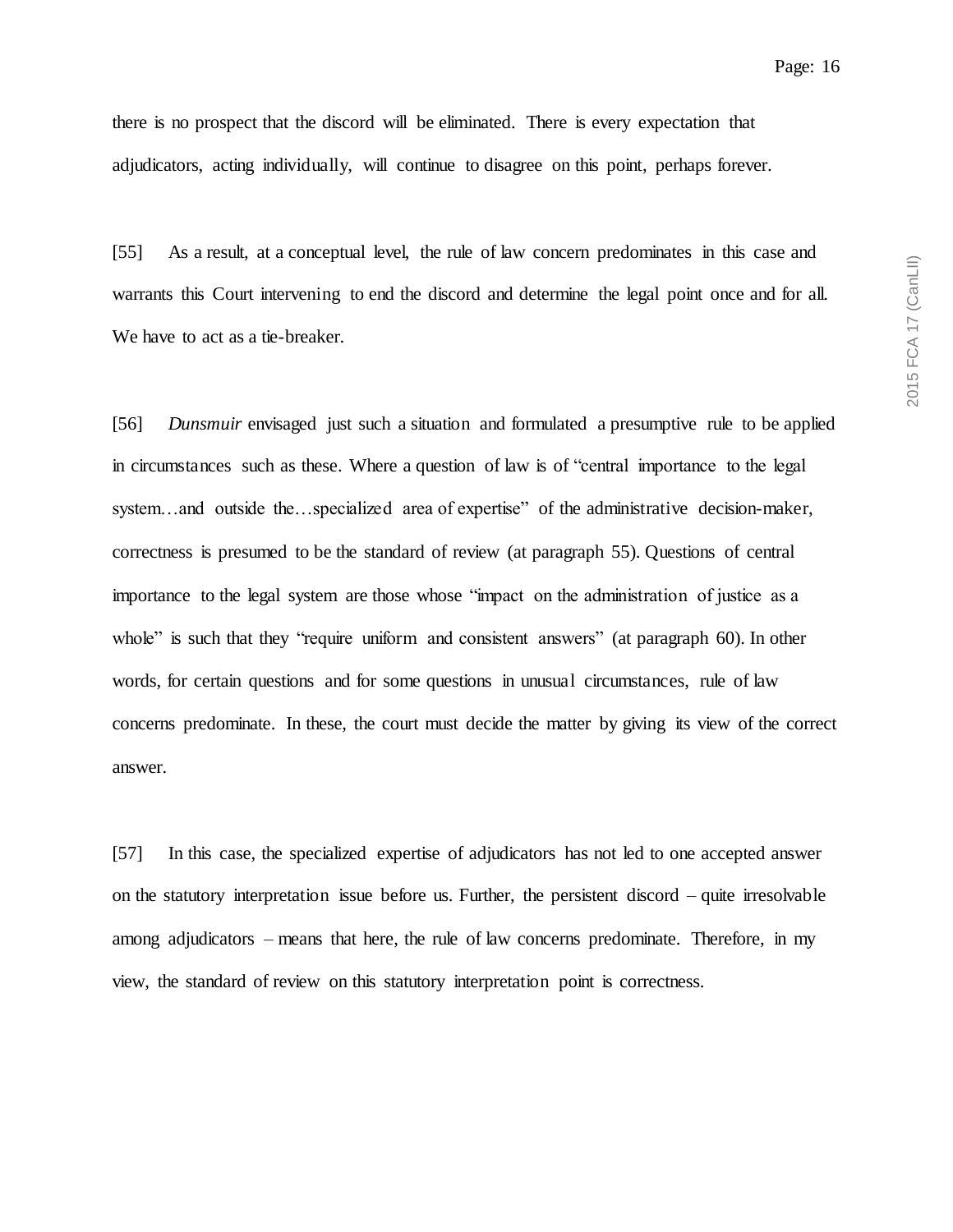[58] Even if the standard of review were reasonableness, as we shall see, the statutory interpretation point before us involves relatively little specialized labour insight beyond the regular means the courts have at hand when interpreting a statutory provision. Accordingly, if we were to conduct reasonableness review in this case, we would afford the adjudicator only a narrow margin of appreciation: see, *e.g.*, *Canada (Public Safety and Emergency Preparedness) v. Huang*, 2014 FCA 228, 245 A.C.W.S. (3d) 846, and *Canada (Attorney General) v. Abraham*, 2012 FCA 266, 440 N.R. 201. In the end, whether we conduct reasonableness review or correctness review, the outcome of this appeal would be the same.

## **D. The merits of the statutory interpretation question**

[59] Conducting reasonableness review and apparently affording the adjudicator only a very limited margin of appreciation, the Federal Court found that the adjudicator misinterpreted the Federal Court authority of *Redlon*, *supra*. Examining *Redlon* and other authorities, and examining the regime for dismissals under the Code, referring specifically to sections 230, 235, 240 and 242 of the Code, the Federal Court found that the Code does permit dismissals without cause.

[60] In the circumstances, the Federal Court found it unnecessary to order a new hearing before a different adjudicator. Rather, it remitted the matter to the adjudicator to decide whether the terms of the appellant's dismissal were just. See paragraphs 28-41 of the Federal Court's reasons.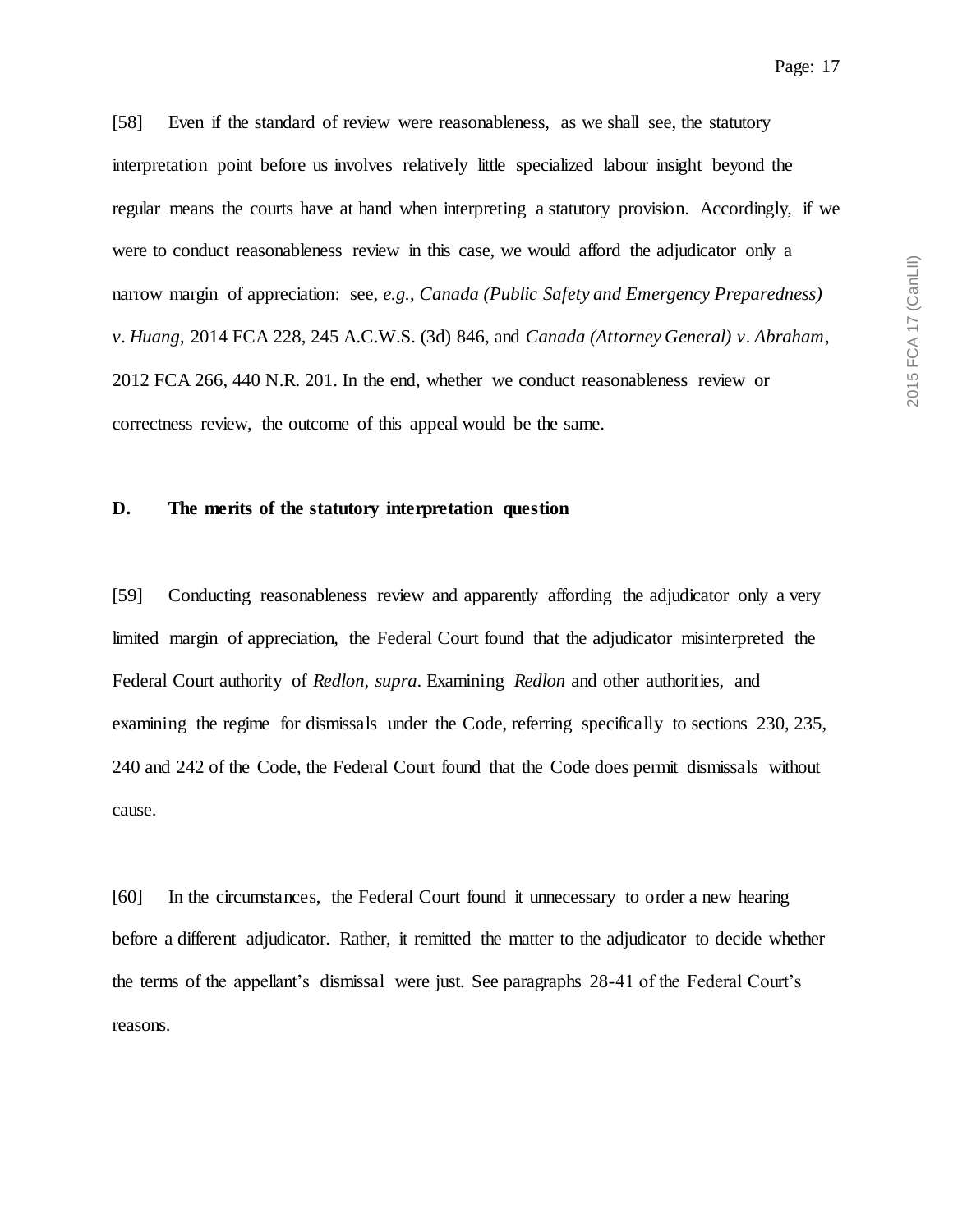[61] I agree with the result the Federal Court reached and, with one qualification discussed below, its reasoning. However, owing to the persistent disagreement in the adjudicators' jurisprudence, I wish to offer some additional analysis.

[62] Like the Federal Court and the adjudicators' decisions in paragraph 48 above, I conclude that a dismissal without cause is not automatically "unjust" under Part III of the Code. An adjudicator must examine the circumstances of the particular case to see whether the dismissal is "unjust."

[63] Key to reaching this conclusion is the relationship between:

- *The common law of employment*. At common law, an employer can dismiss a nonunionized employee without cause, but is liable to provide reasonable notice or compensation for same. Put another way, an employee dismissed without cause but given reasonable notice is not wrongfully dismissed. Later development of the case law shows that depending on the nature of the dismissal, an employee can be entitled to further damages: *Honda Canada Inc. v. Keays*, 2008 SCC 39, [2008] 2 S.C.R. 362; *Wallace v. United Grain Growers Ltd*., [1997] 3 S.C.R. 701, 152 D.L.R. (4th) 1.
- *Part III of the Code*. In this Part, Parliament has set out a complaints mechanism and remedies for "unjust" dismissals. Subsection 242(3) of the Code empowers an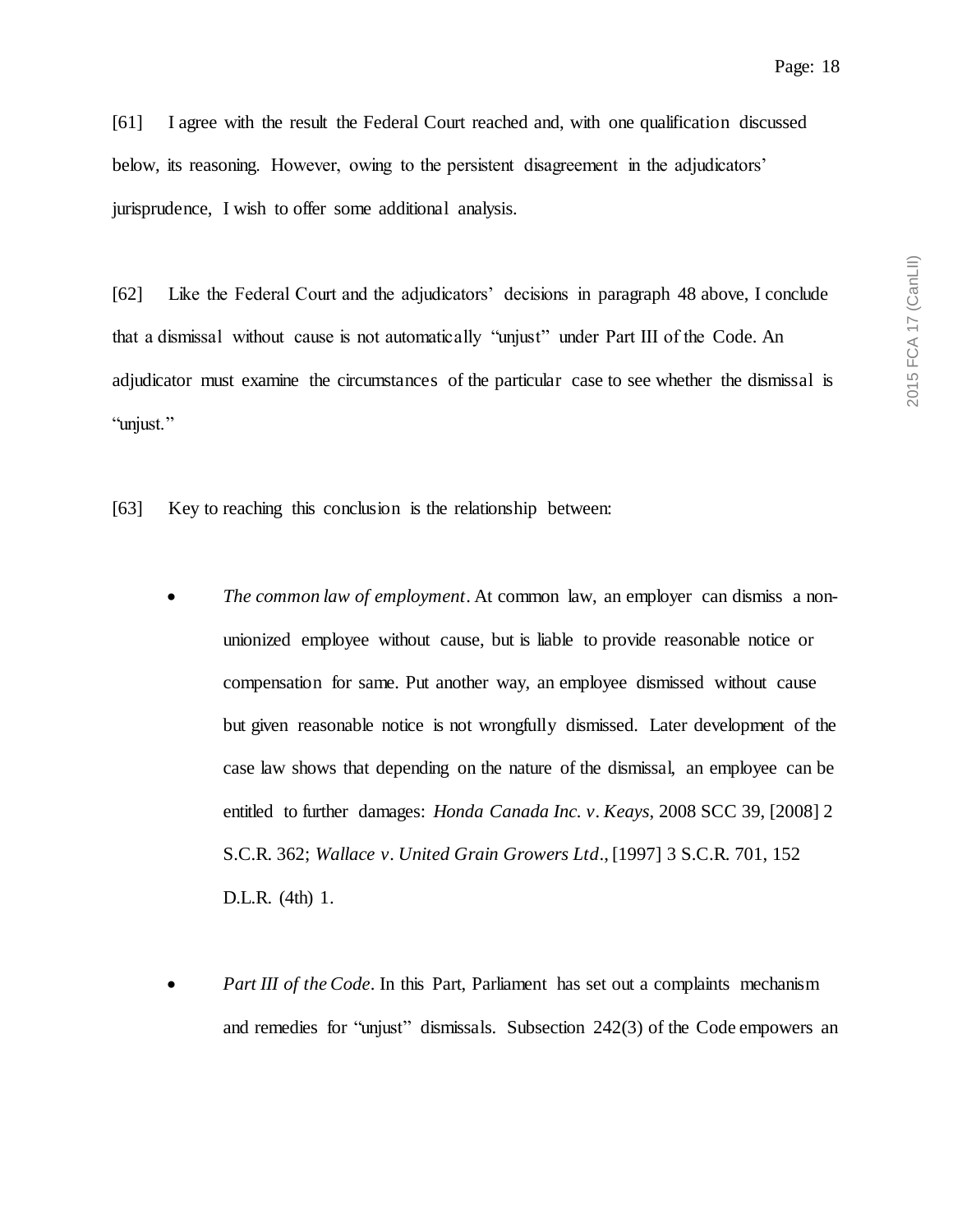adjudicator to "consider whether the dismissal of the person who made the complaint was unjust." The Code does not define "unjust."

[64] Does Part III of the Code oust the common law of employment as described above? Or does it accept this aspect of the common law as given, supplementing and building upon it?

[65] The legislator is presumed not to depart from prevailing common law: *Rawluk v. Rawluk*, [1990] 1 S.C.R. 70, 65 D.L.R. (4th) 161. Only by way of explicit language or necessary implication can it be ousted. An example of necessary implication is where the legislator has provided for something that conflicts with the common law such that the two can no longer live together. The common law is not ousted unless Parliament has "[expressed] its intentions to do so with irresistible clearness": *Goodyear Tire & Rubber Co. of Canada v. T. Eaton Co.*, [1956] S.C.R. 610 at page 614, 4 D.L.R. (2d) 1.

[66] The Supreme Court applied both *Rawluk* and *Goodyear Tire* in *Gendron v. Supply and Services Union of the Public Service Alliance of Canada, Local 50057*, [1990] 1 S.C.R. 1298, 109 N.R. 321, a case concerning the duty of fair representation under the Code. It found that while the Code does not expressly oust the common law duty of fair representation, it does so by necessary implication or, in the words of *Goodyear Tire* (cited above by Cory J. in *Rawluk*), with "irresistible clearness."

[67] The case before us is quite different from *Gendron*. Here, there is no statutory text or necessary implication – no "irresistible clearness" – that can be taken to oust the aspects of the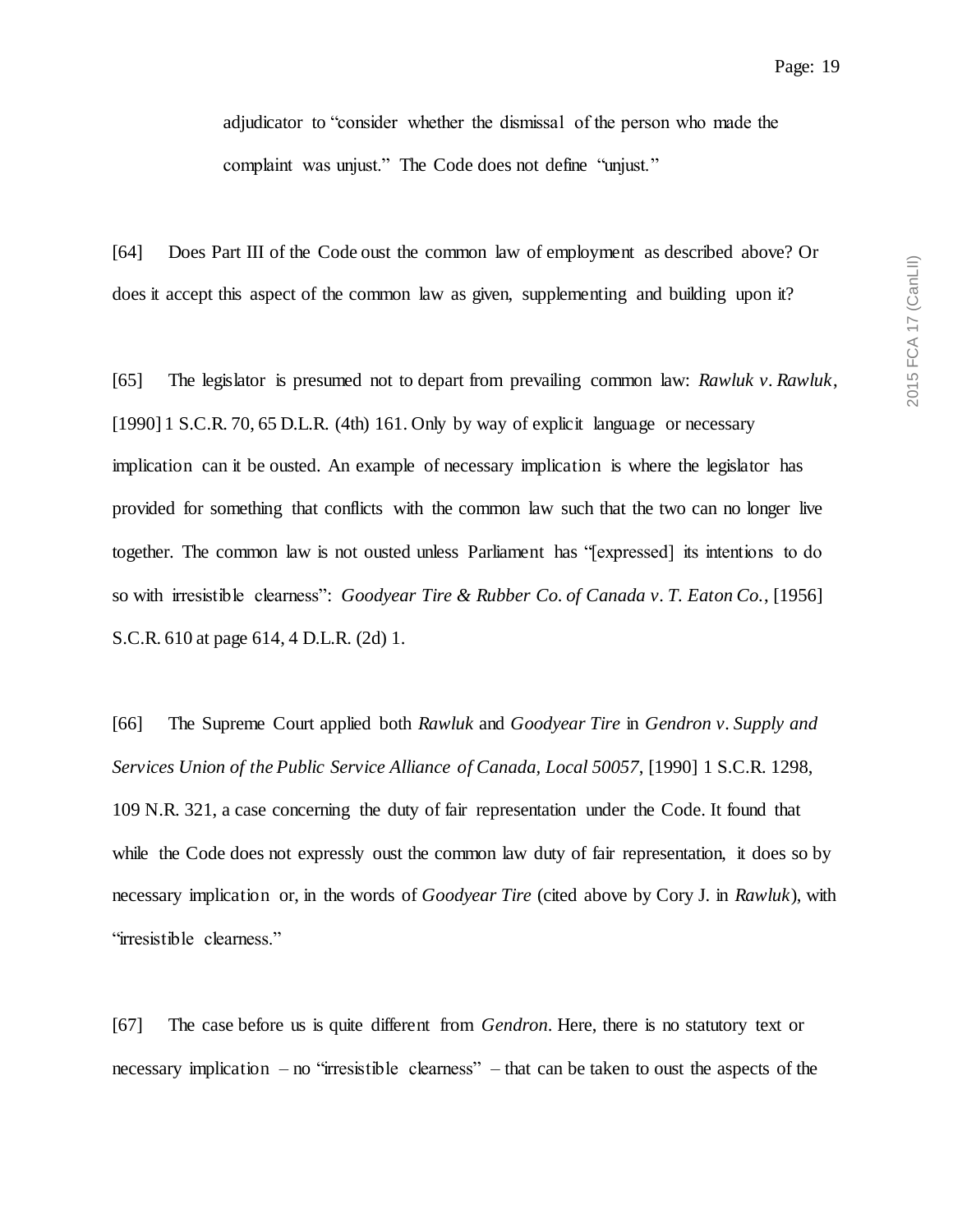common law of employment as described above. For example, the Code does not contain explicit words forbidding an employer from dismissing employees absent misconduct. The Code was enacted against the backdrop of the common law and does not explicitly oust it in this respect.

[68] Indeed, in some respects the Code seems to leave alone aspects of the common law of employment. In section 246, the Code recognizes the existence of common law remedies for wrongful dismissal, encouraging adjudicators to draw upon general employment case law in resolving issues before them, unless specifically ousted by the Code. In addition, section 168 preserves more beneficial contract provisions which an employee enjoys independently of the Code.

[69] The appellant submits, citing Innis Christie *et al.*, *supra* at pages 668 and 712, that "[n]on-unionized employees in the federal jurisdiction cannot be dismissed except for just cause" – just as unionized employees cannot be so dismissed – and that the Code "bestows a right to the job, not simply to reasonable notice as does the common law."

[70] But there is nothing in the Code or in its purpose that suggests that Parliament was granting non-unionized employees a "right to the job" or was trying to place unionized and nonunionized employees in the same position: protected from being dismissed without cause. To the contrary, subsections 230(1) and 235(1) expressly allow an employer to terminate an employment relationship even without cause and require that notice or compensation be given.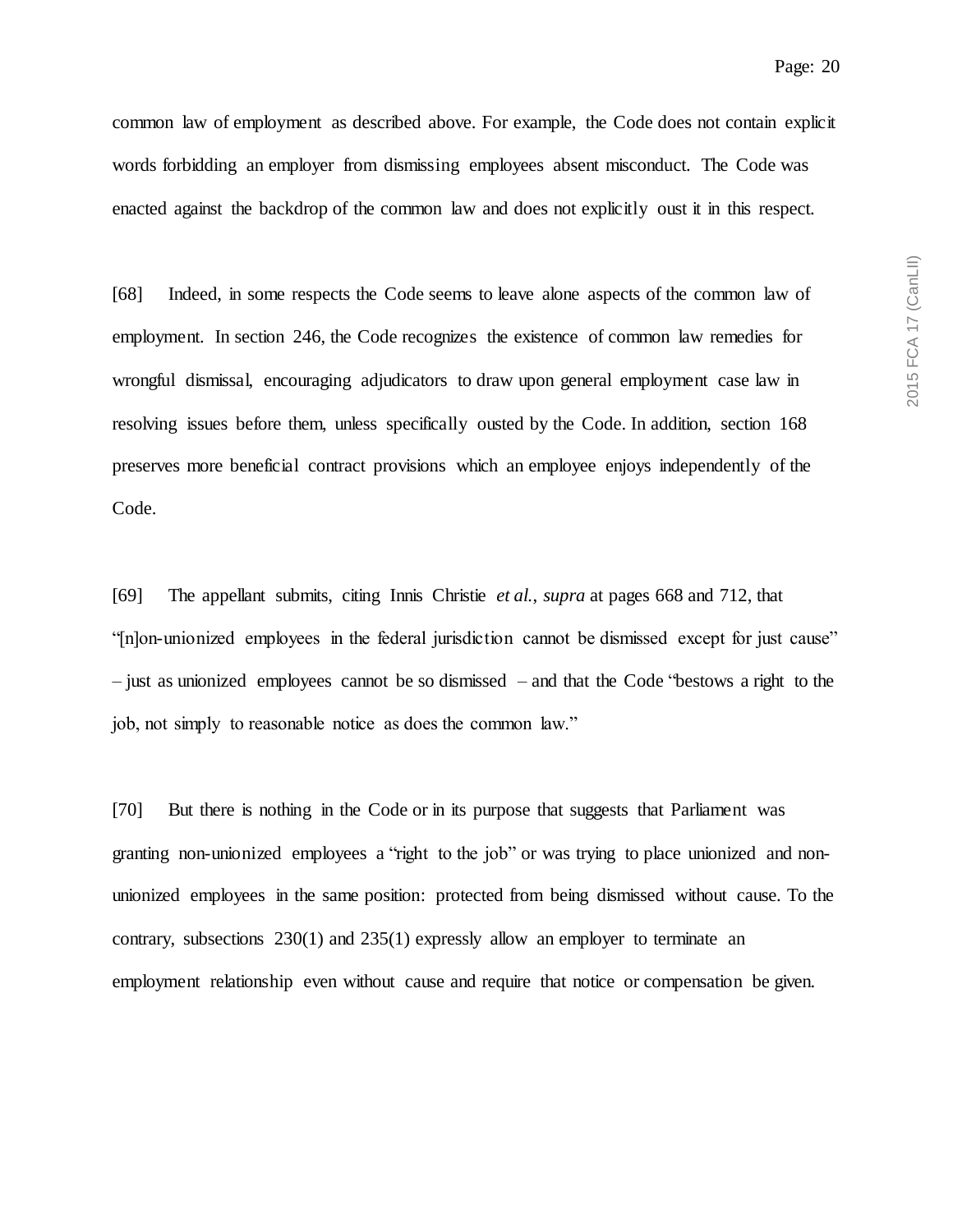[71] If Parliament intended to limit the right of an employer to terminate an employment relationship to cases where just cause existed, it could have said so quite explicitly. After all, before Parliament passed the provisions in issue before us, the Nova Scotia Legislature did just that. It amended its labour legislation to provide that an "employer shall not discharge … [an] employee without just cause": *Labour Standards Act*, S.N.S. 1975, c. 50, section 4. Further, we have evidence that Parliament knew of Nova Scotia's legislative initiative when considering whether to pass the relevant provisions before us: *Minutes of Proceedings and Evidence of the Standing Committee on Labour, Manpower and Immigration respecting Bill C-8, An Act to Amend the Canada Labour Code* (House of Commons, February 9, 1978 at page 18). Yet, Parliament refrained from adopting the "irresistible clearness" of the language used by the Nova Scotia Legislature.

[72] In support of its position, the appellant also points to the powers of adjudicators under paragraphs  $242(4)(b)$  and  $242(4)(c)$  of the Code to reinstate dismissed employees and to require the employer "to do any other like thing that it is equitable to require the employer to do in order to remedy or counteract any consequence of the dismissal." Neither of these remedies is available under the common law. These remedies, however, are best seen as new statutory remedies – over and above the old remedies available under the common law – that Parliament has seen fit to grant, not as evidence of a sea-change in the meaning of what constitutes an unjust dismissal.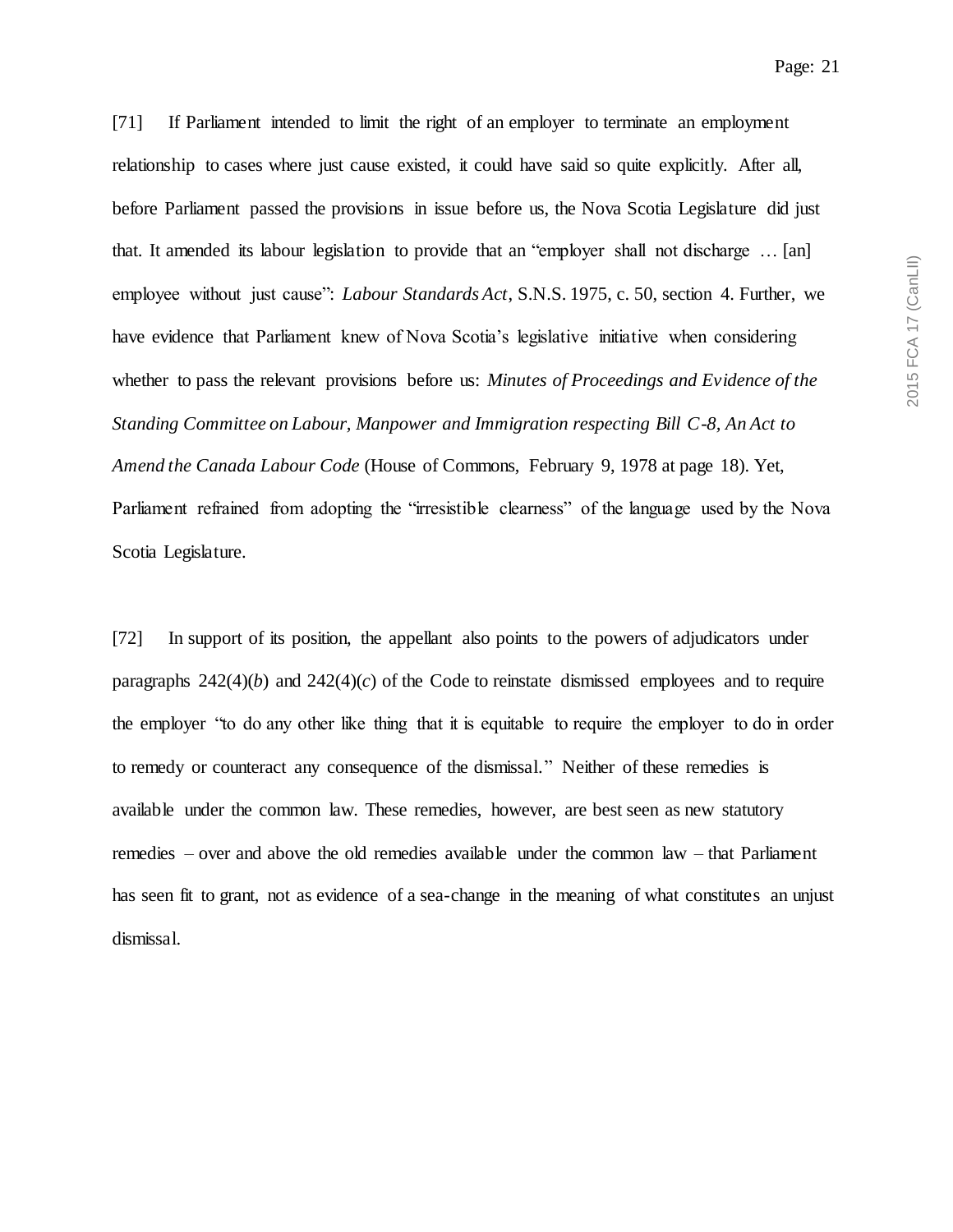[73] As explained above, where there is no language specifically ousting the common law, the question is whether the language in paragraph  $242(4)(b)$  can live together with the common law. Here, it can.

[74] It follows from the foregoing that I largely agree with Adjudicator Wakeling in *Knopp*, *supra* at paragraph 77:

In conclusion, Divisions X, XI and XIV of Part III of the *Canada Labour Code* do not jettison the common law principles which govern the termination of an employment relationship. Had Parliament intended to implement a drastically different legal order in which common law principles played no role, it would have said so in plain language. In enacting Division XIV of Part III of the Code, Parliament created another forum besides the courts to hear complaints of unjust dismissal and granted Code adjudicators remedial powers common law judges are without.

[75] Quite aside from the foregoing analysis of the text and context of Part III of the Code, I must have regard to the purpose of these provisions of the Code: *Re Rizzo & Rizzo Shoes Ltd.*, [1998] 1 S.C.R. 27, 154 D.L.R. (4th) 193; *Bell ExpressVu Limited Partnership v. Rex*, 2002 SCC 42, [2002] 2 S.C.R. 559. Appropriately, the appellant urges this Court to do just that.

[76] From the foregoing discussion, it is evident that Parliament largely intended that Part III of the Code offer employees more remedies than exist at common law.

[77] In his text, Professor Christie disagrees. He asserts that "[t]he policy of the section is to provide the non-unionized employee with substantially similar protections against unjust discharge as the unionized employee enjoys under a collective agreement": Innis Christie *et al.*, *supra* at page 669.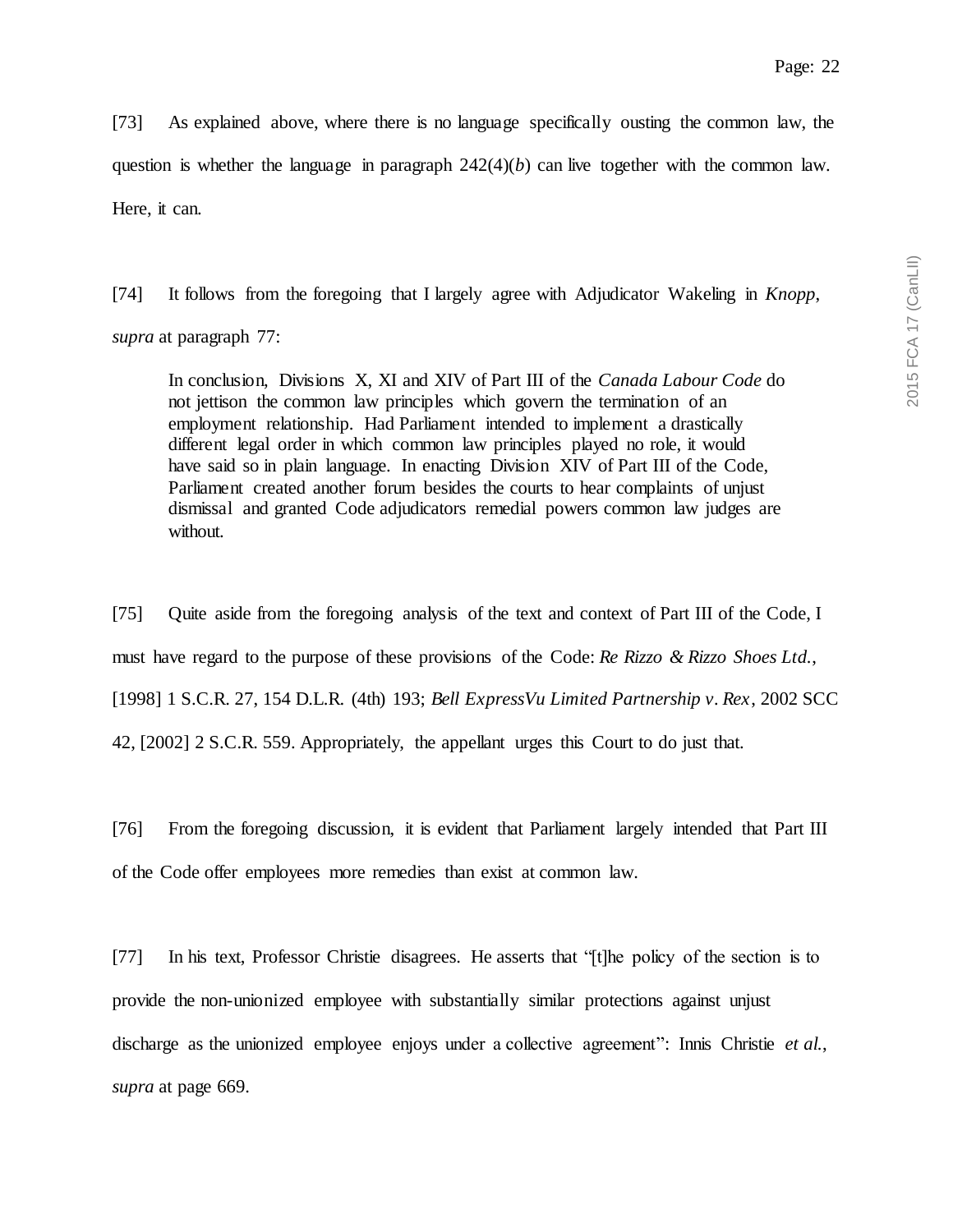Page: 23

[78] He suggests two reasons for this. First, he observes that the section "seeks to establish standards of "cause" more in line with modern industrial relations practice than with outdated common law precedents" (at pages 669-670). Second, he notes the broad remedies in paragraphs  $242(4)(b)$  and  $242(4)(c)$  (at page 670). These two things may perhaps be so. But as a matter of logic they do not take us to the specific conclusion that Parliament intended non-unionized employees to be placed in the same position as unionized employees.

[79] Many of the academic and arbitral treatments of the issue before us rightly say that this part of the Code has a reforming purpose. And it is orthodox law that in interpreting legislative provisions, we must have regard to Parliament's purpose. But finding a reforming purpose does not end our inquiry. Instead, it starts it. What exactly was Parliament's reform? When inquiring into that question, it is not open to us to import our personal views of the desirable or to take a reformist purpose as justification for finding the broadest possible interpretation. Instead, as always, our job is to investigate, discern and apply the actual meaning of the text adopted by Parliament, nothing else.

[80] The appellant invokes the adjudicators' jurisprudence in paragraph 47, above, in support of his position. This jurisprudence deserves careful study, as it represents the considered opinion of adjudicators in this specialized field interpreting their home statute, jurisprudence normally reviewable only on a deferential basis. However, as I shall demonstrate, much of the jurisprudence in support of the appellant's position suffers from flaws. It is well-answered by the reasoning in the adjudicators' jurisprudence (referenced in paragraph 48, above) that supports AECL's position.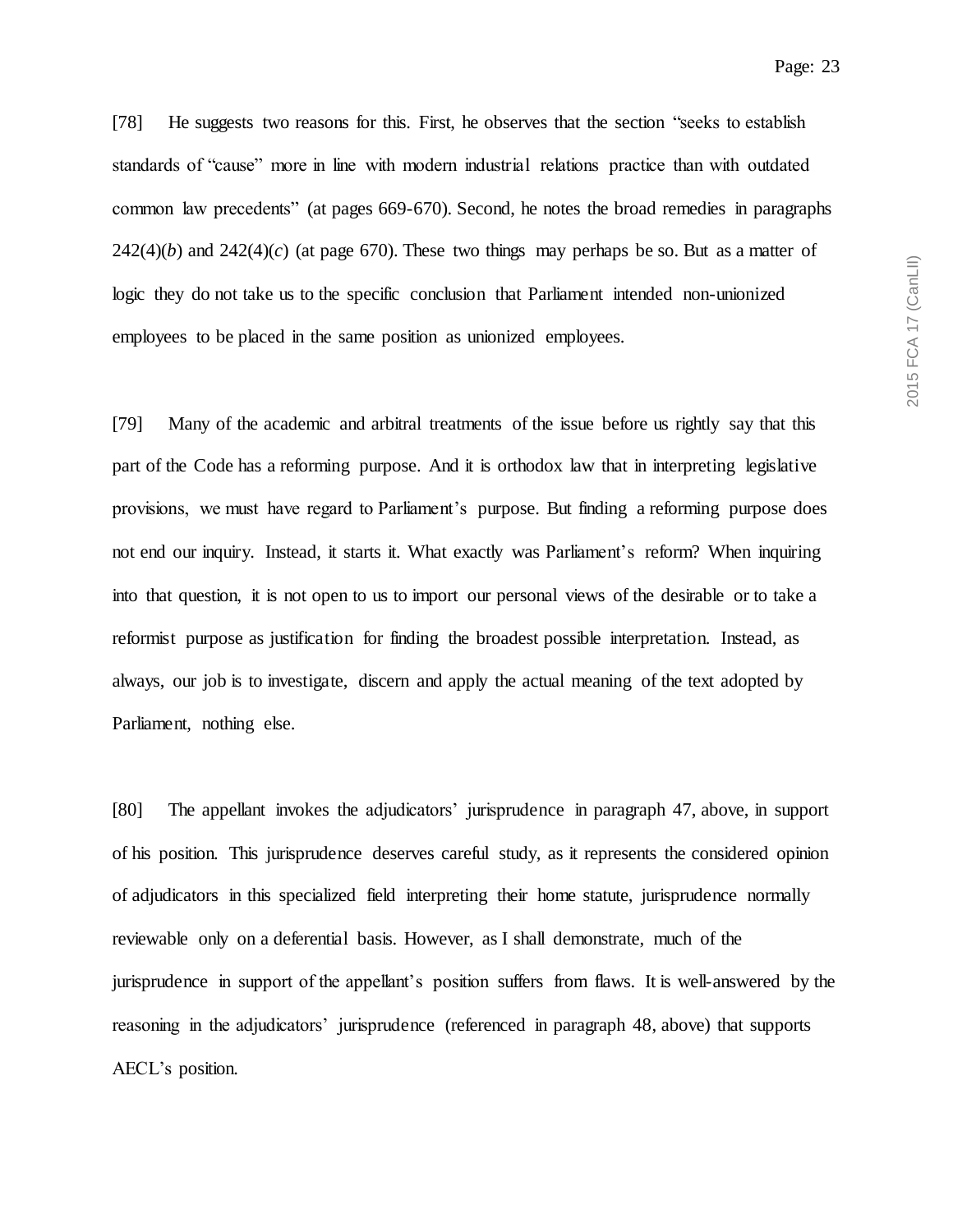[81] Much of the jurisprudence in support of the appellant's position relies directly or indirectly upon the passage from Professor Christie's text set in out paragraph 77 above, a passage that, as I have explained in paragraph 78, above, is unsupported by authority and logic.

[82] Much of the adjudicators' jurisprudence cited by the appellant also asserts a view favourable to the appellant's position but without providing any explanation, a trend also noted by the adjudicator in *Chalifoux*, *supra* at paragraph 16. The views of administrative decisionmakers, even ones in specialized areas such as this, are not likely to be respected by reviewing courts unless the views are accompanied by reasoned explanations.

[83] Much of the adjudicators' jurisprudence cited by the appellant stems from an early case that, on close scrutiny, does not advance the appellant's position very far: *Bank of Nova Scotia*, *supra*. The adjudicator in *Bank of Nova Scotia* observed that in using the word "unjust" to modify "dismissal" in what is now subsection 240(1), Parliament intended something broader than the common law standard of "cause" (at page 264). But then the adjudicator leapt to the conclusion that "unjust" dismissal under the Code invoked the concept of dismissal for "just cause" under collective agreements. "Unjust" is a generic word used in a host of statutes. It is quite a leap to assume that by using the word "unjust," Parliament intended to place nonorganized and organized employees on the same footing for dismissals. On close examination, even the adjudicator in *Bank of Nova Scotia* hedged his bets on this, conceding that "unjust" may also take its meaning from "a whole host of important considerations" on which "the statute is silent" (at page 265).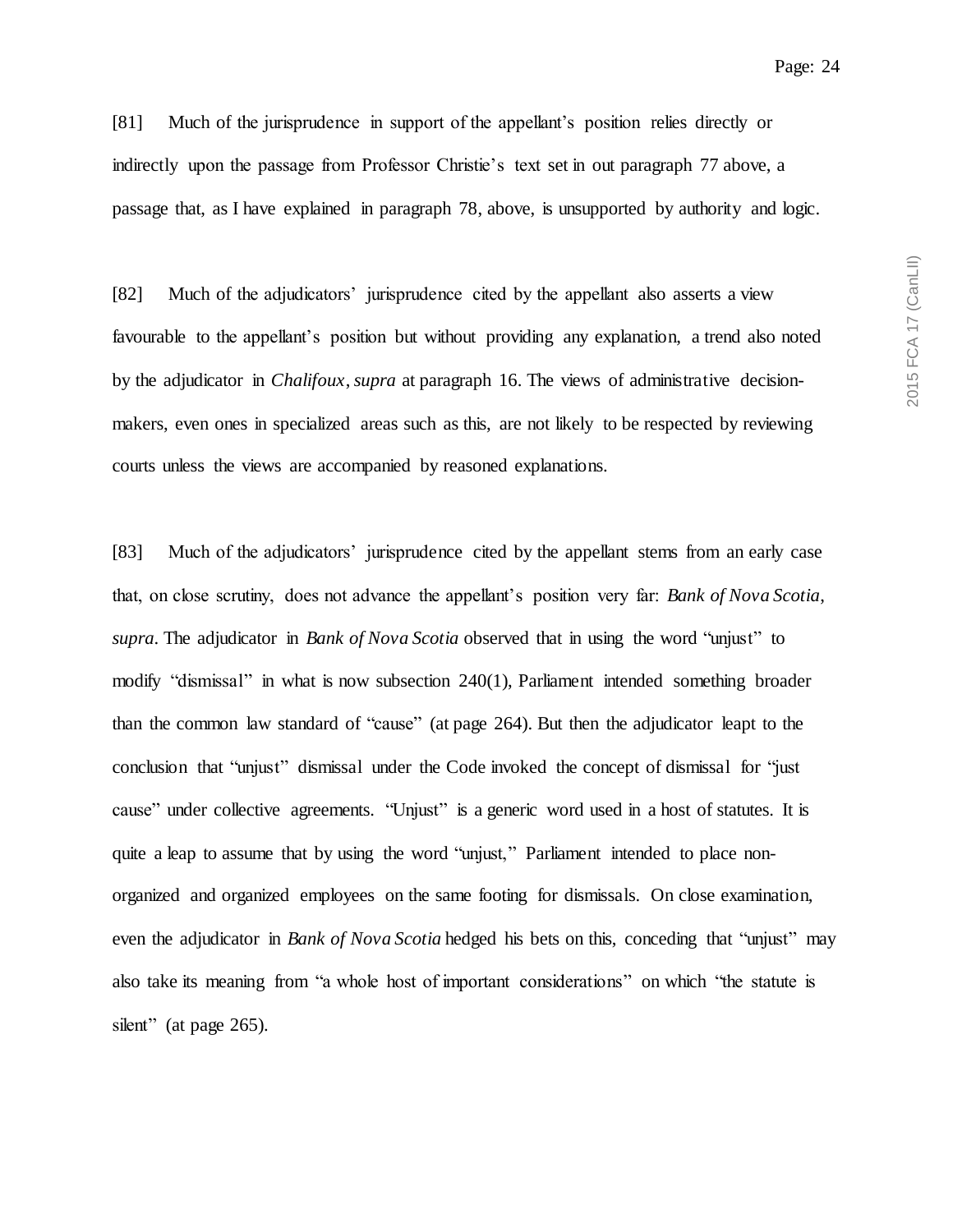[84] Much of the adjudicators' jurisprudence cited by the appellant adopts an academic opinion that the relevant provisions in the Code adopt the International Labour Organization's *Termination of Employment Recommendation, 1963*, a recommendation said to support the appellant's position: see ILO, Record of Proceedings (47th Session). However, this opinion also suffers from flaws. The ILO recommendation did not require Canada to enact conforming legislation and it is open to serious question whether the ILO recommendation truly supports the appellant's position: see *Chalifoux*, *supra* at paragraphs 21-56.

[85] Finally, much of the adjudicators' jurisprudence cited by the appellant invokes the interpretive principle that benefits-conferring legislation should be construed liberally in favour of the benefits seeker. I do accept that Part III of the Code is benefits-conferring legislation. I also accept the existence of this interpretive principle, set out in cases binding upon us such as *Re Rizzo*, *supra* at paragraph 36 and *Abrahams v. Attorney General of Canada*, [1983] 1 S.C.R. 2 at page 10. But this pro-benefits principle can take the analysis only so far.

[86] The pro-benefits principle begs the question before us. It sheds no light on just what benefits Parliament has actually given employees under Part III of the Code. We cannot use the pro-benefits principle to drive Parliament's language in the Code higher than what genuine interpretation of Part III of the Code – an examination of its text, context and purpose – can bear. Put another way, while the pro-benefits principle exists, it cannot be used as a licence to amend the law that Parliament has made.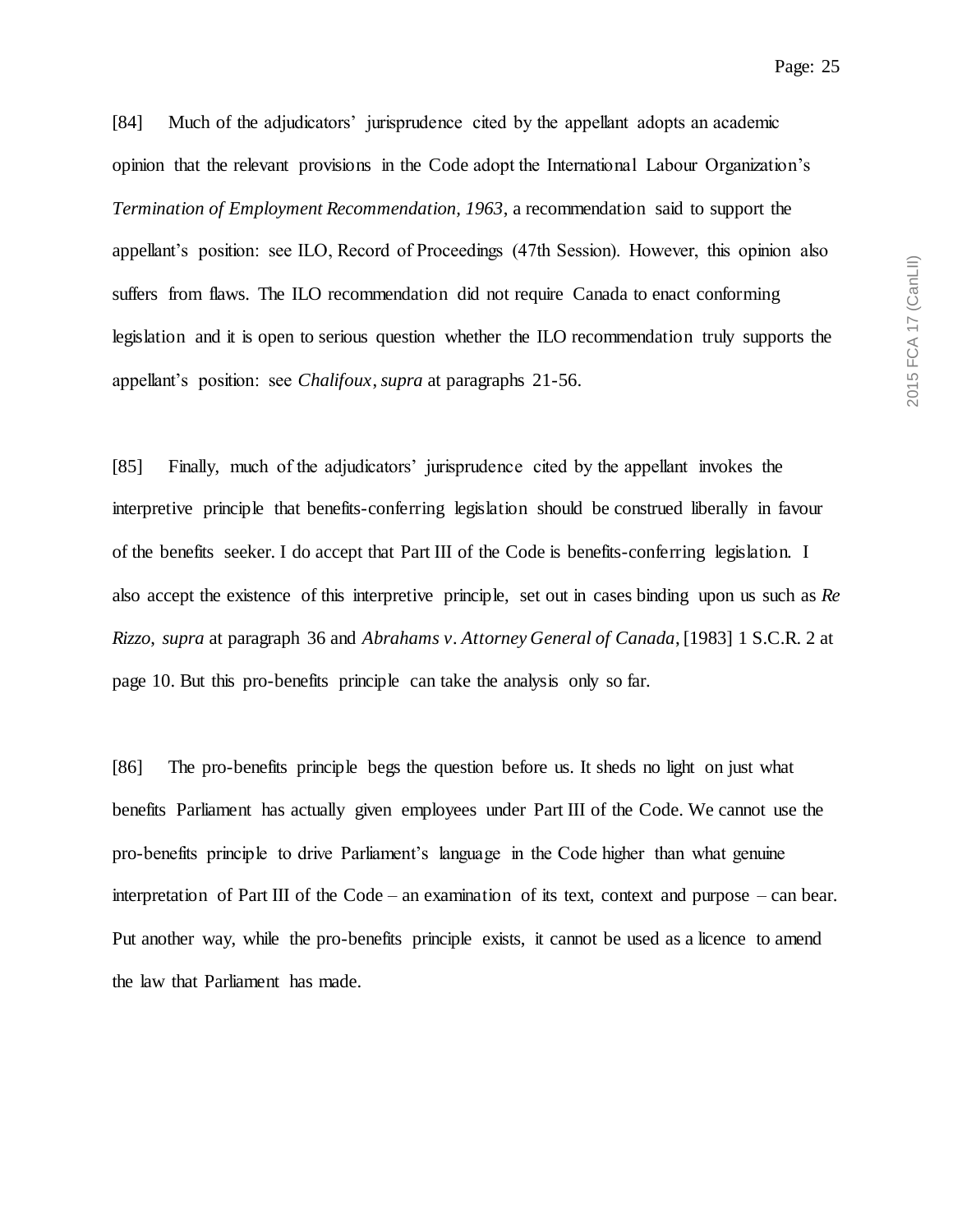[87] Turning to a different point, the parties suggest that two of this Court's decisions have some bearing upon the issue before us. I agree with AECL that, if anything, these decisions support the above analysis.

[88] First, in *Atomic Energy of Canada Ltd. v. Sheikholeslami*, [1998] 3 F.C. 349, 157 D.L.R. (4th) 689, this Court was not faced with the question before us, namely whether Part III of the Code permits dismissals on a without cause basis. Rather, it concerned the novel remedy of reinstatement under paragraph 242(4)(*b*) of the Code.

[89] However, in the course of his majority reasons, Marceau J.A. offered comments suggesting, as I have, that these provisions do not represent a sea-change in the law of dismissal but rather enhance the remedies that may be available in appropriate cases of dismissal (at paragraph 12):

The unfair dismissal provisions for non-unionized employees in the Canada Labour Code no doubt represent a statutory modification of the traditional rule that an employment contract will never be specifically enforced. But they certainly do not and even could not, go so far as to create a right in the person of the wrongfully dismissed employee. It would be contrary to the common sense that precisely supports the traditional rule. They simply provide for reinstatement as a possible remedy that may be resorted to in proper situations.

[90] Next, in *Canadian Imperial Bank of Commerce v. Boisvert*, [1986] 2 F.C. 431, 68 N.R. 355, this Court also did not deal with the question before us now. Nevertheless it examined the meaning of "unjust dismissal" to some extent. That examination sheds some light on the question before us and, again, confirms my analysis.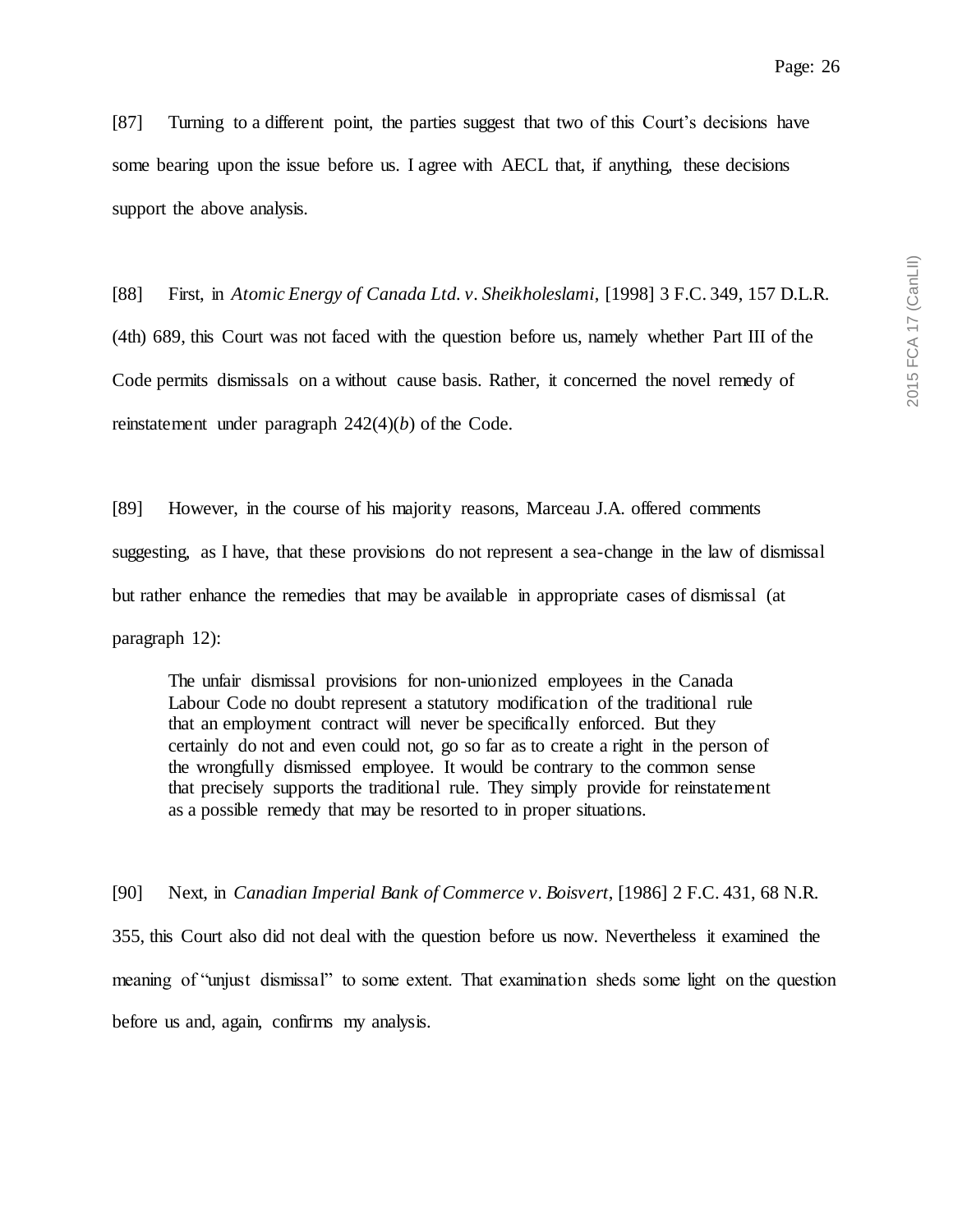[91] In *Boisvert*, the majority of this Court went about understanding the meaning of "unjust dismissal" by considering common law cases (see, *e.g.*, at pages 458-459). In concurring reasons, Marceau J.A. attempted to define "unjust dismissal" by considering its opposite, just dismissal. He defined a just dismissal as a "dismissal based on an objective, real and substantial cause…entailing action taken exclusively to ensure the effective operation of the business." Viewed in its proper context, this Court was not saying that the "real and substantial cause" had to relate to the affected employee. Rather the cause had to entail "action taken exclusively to ensure the effective operation of the business" and had to be something other than "caprice, convenience or purely personal disputes."

[92] I see nothing in *Boisvert* inconsistent with the import of my analysis above. *Boisvert* does not stand for the proposition that an employee has a right to a job in the sense that any dismissal without cause relating to the employee is automatically unjust.

[93] Finally, I wish to address one final submission made by the appellant. The appellant warns of severe implications associated with AECL's position. He raises the spectre of employers being able to dismiss employees without cause, paying them an amount of money the employers think is adequate, leaving employees with no meaningful right of recourse under section 240 of the Code.

[94] That is simply not so. It will always be for the adjudicator to assess the circumstances and determine whether the dismissal, whether or not for cause, was unjust.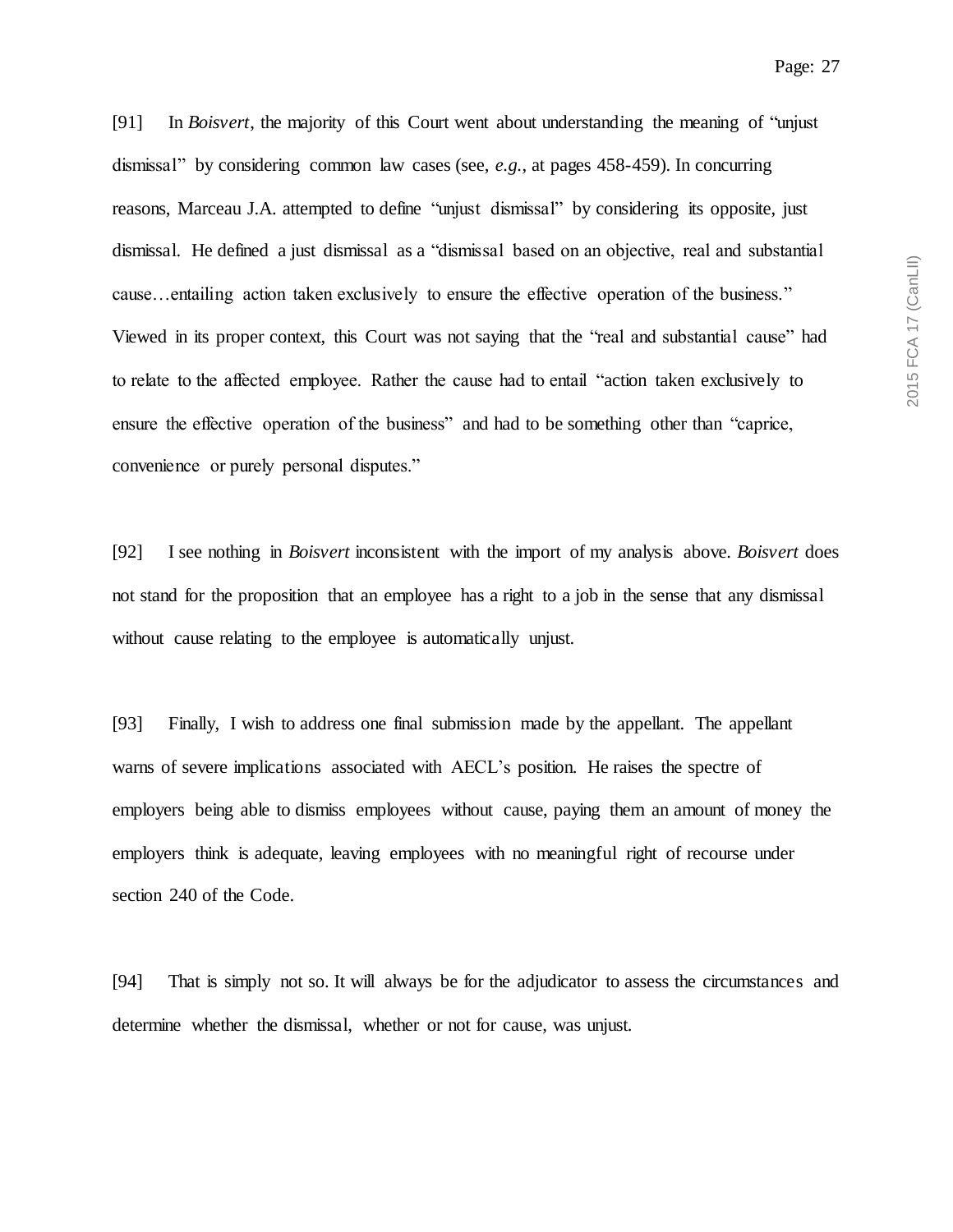[95] *Klein*, *supra*, illustrates this well. In *Klein*, the employer dismissed the employee in accordance with provisions in the employment contract, including provisions for notice or compensation for same. The employer maintained that there was no unjust dismissal because it was done in accordance with the employment contract. According to the employer, the adjudicator had no jurisdiction to consider a complaint under section 240 of the Code.

[96] Based on the many adjudicators' decisions in paragraph 48 above, the adjudicator in *Klein* rejected the submission that the dismissal of an employee without cause was automatically "unjust," giving rise to section 240 remedies.

[97] At the same time, however, the adjudicator did not assume that the dismissal of an employee without cause who had been paid a compensatory sum of money was automatically just. He still considered that he had jurisdiction to consider the complaint under section 240 of the Code. However, in *Klein*, the adjudicator was able to dismiss the complaint on a summary basis.

[98] The adjudicator in *Klein* considered common law principles concerning the dismissal, namely whether the employment contract was the product of free will and was not vitiated by duress (at paragraph 44). The adjudicator found no circumstances suggesting duress. The adjudicator also considered the compensation the employer offered, terming it "requisite [and] … enhanced to facilitate a quick resolution" (at paragraph 45). In the circumstances in *Klein*, there was nothing necessary for the employer "to do in order to remedy or counteract any consequence of the dismissal" under paragraph  $242(4)(c)$  of the Code. In light of these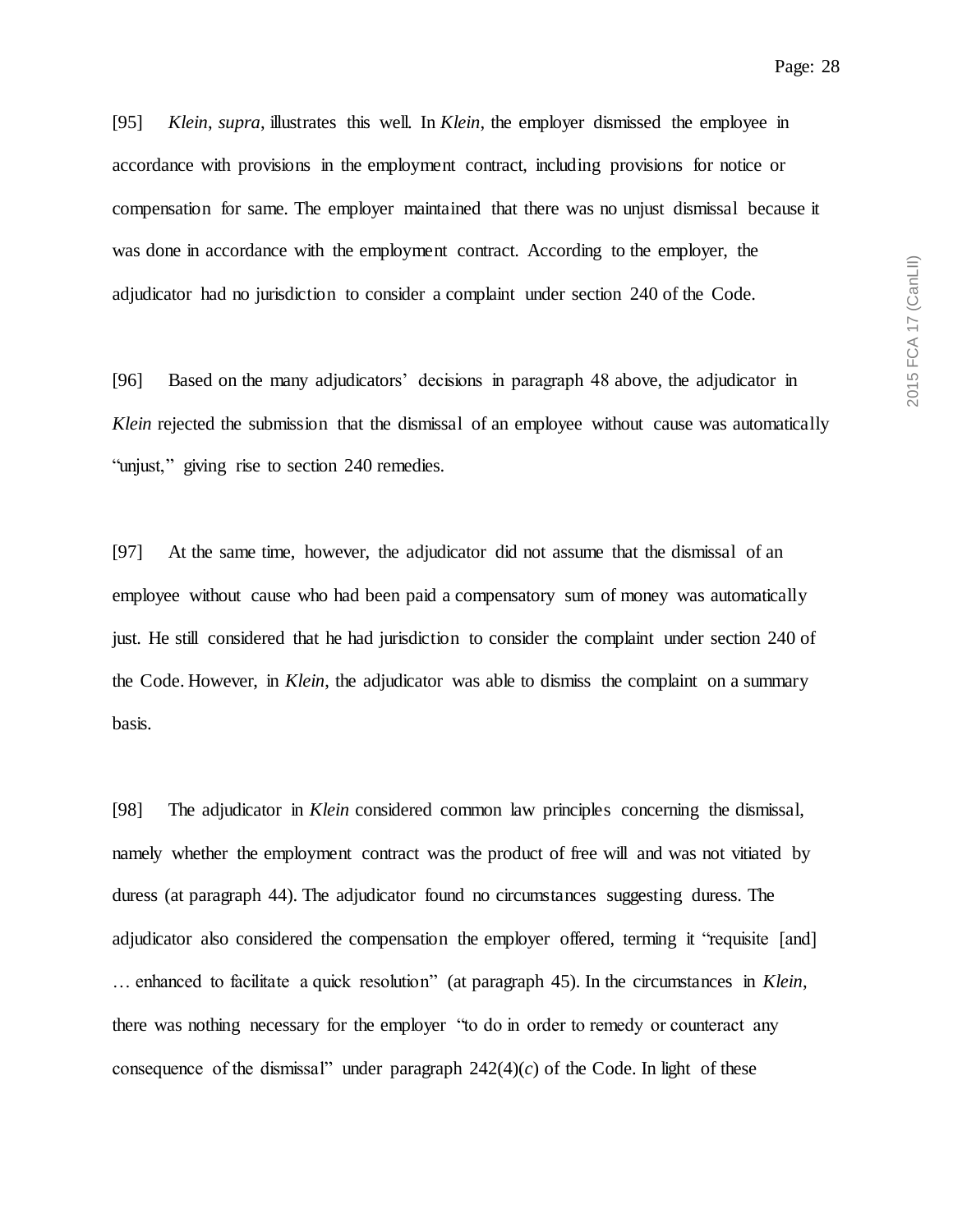considerations, the adjudicator found that there was no basis to proceed to a full hearing on the merits of the dismissal of the employee – the dismissal was simply not unjust.

[99] I note that the Federal Court adopted substantially the same position as the adjudicator in *Klein*. It held that "[t]he fact that an employer has paid an employee severance pay does not preclude an adjudicator from granting further relief where the adjudicator concludes that the dismissal was unjust" (at paragraph 37). As is apparent from the foregoing, I agree with this statement.

[100] The Federal Court also said that the broad remedial powers under subsection 242(2) kick in when "the adjudicator ... concludes on any basis that the dismissal was unjust" (my emphasis, at paragraph 36). On this, it bears noting that an adjudicator under the Code does not have free rein to find a dismissal "unjust" on "any basis." As I have suggested above, "unjust" is a term that sits alongside and gathers much, if not all, of its meaning from well-established common law and arbitral cases concerning dismissal. It is also a term whose meaning must be discerned using accepted principles of statutory interpretation: see paragraph 75, above. I shall not comment further on the meaning of "unjust." It is for Parliament's chosen decision-makers in this specialized field – the adjudicators – to develop the jurisprudence concerning the meaning of "unjust" on an acceptable and defensible basis, not "any basis." It is for us to review the adjudicators' interpretations for acceptability and defensibility when they are brought before us.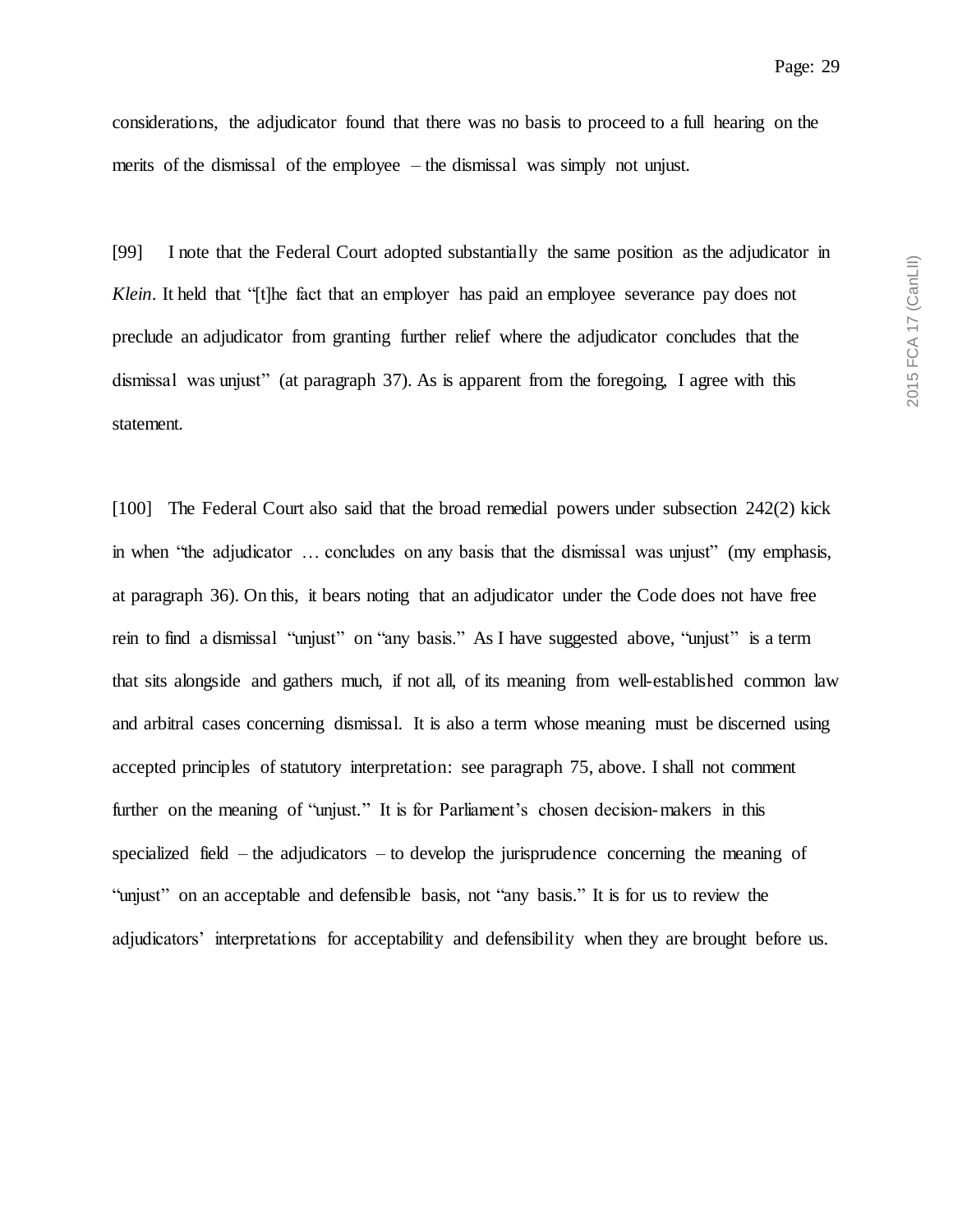# **E. Conclusion**

[101] For the reasons offered by the Federal Court and for the foregoing additional reasons, I reject the appellant's submission that the Code does not permit dismissals on a without cause basis.

## **F. Proposed disposition**

[102] I would dismiss the appeal. In the Court below, the Federal Court declined to order costs because the matter involved the resolution of an important legal issue applicable beyond this particular dispute. I agree and so I would not award costs.

> "David Stratas" J.A.

"I agree

Wyman W. Webb J.A."

"I agree

D.G. Near J.A."